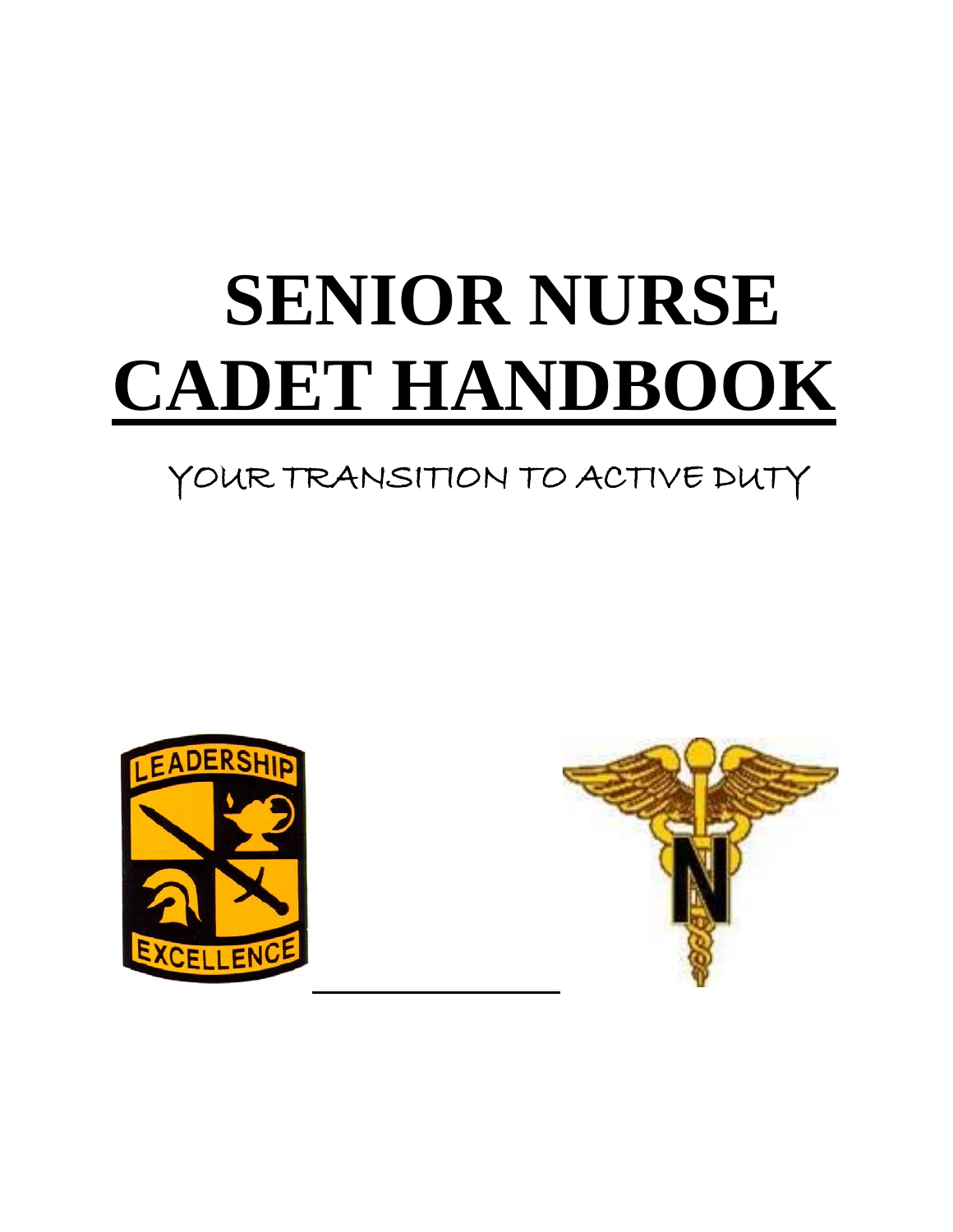## **TABLE OF CONTENTS**

#### **SECTION A – HELPFUL WEBSITES**

#### **SECTION B – ROTC ACCESSIONS**

Accessions (Branching) Process Assignment Preference Sheet Post for ADSO Nurse Clinical Transition Program EFMP and Joint Domicile Nurse GBR or LDAC/LTC 2LT

#### **SECTION C – THE NCLEX**

Taking the NCLEX Review Course Testing Fees

#### **SECTION D – PERSONNEL MANAGEMENT**

Active Duty Orders Shipment of Household Goods

#### **SECTION E – OFFICER BASIC LEADERSHIP COURSE (OBLC)**

#### **SECTION F – DEPLOYMENTS**

180 Day Policy Letter

#### **SECTION G – CONTINUING EDUCATION**

Specialty Courses Long Term Health Education and Training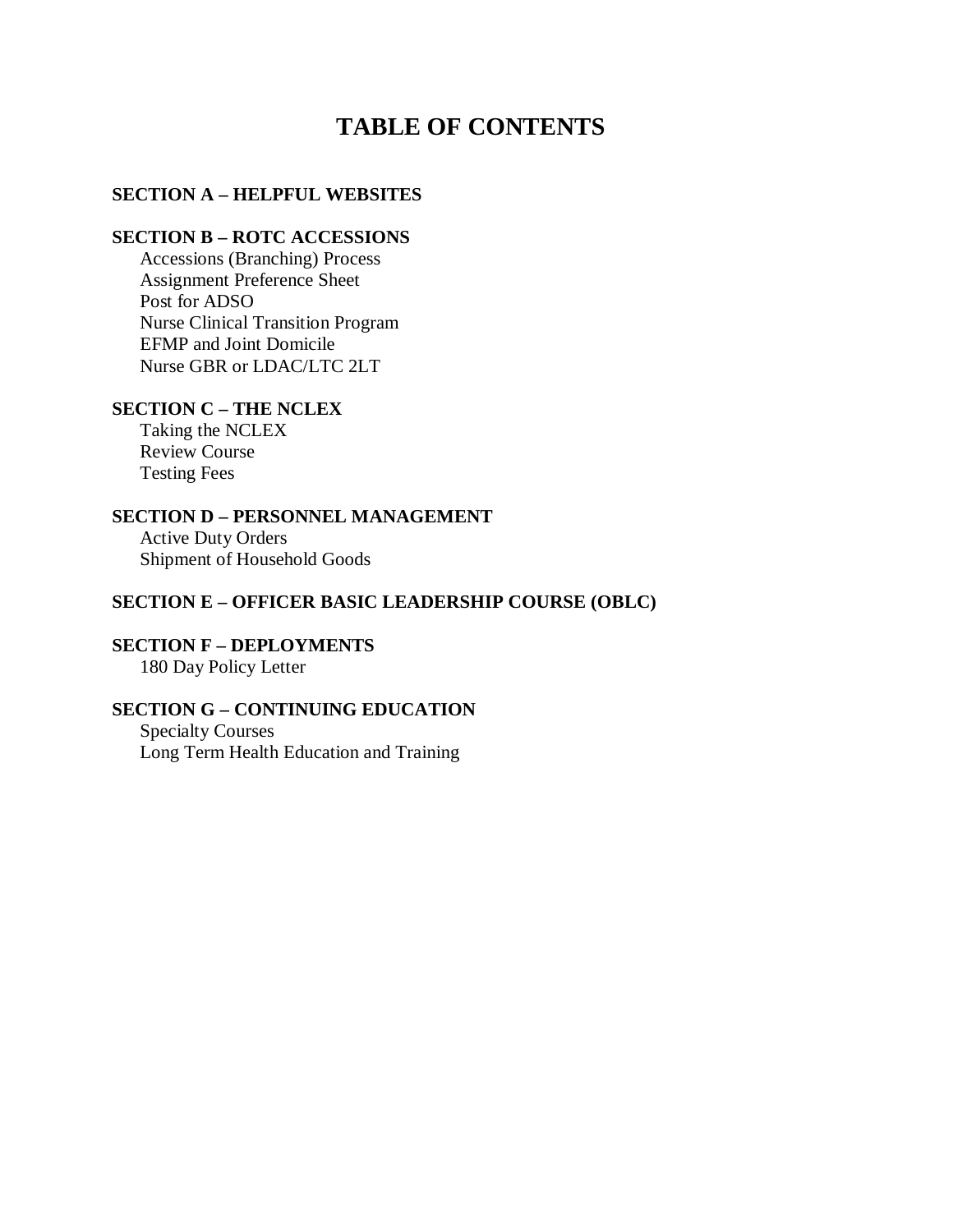## **Helpful Websites (Section A)**

## **Websites**

#### 1. Army Knowledge Online (AKO)

#### [www.us.army.mil](http://www.us.army.mil/)

This is the most important website for you to know how to navigate on. From your AKO site, you can find websites to everything you need, including finance, healthcare, military forms and publications, and your Officer Record Brief (ORB). You will need to remember your username and password to access this account, or you may utilize your Common Access Card (CAC) if you are using a work computer.

## 2. Army Nurse Corps Home Page

[http://armynursecorps.amedd.army.mil](http://armynursecorps.amedd.army.mil/)

This website contains information on continuing education, assignment opportunities, how to interpret your orders, etc.

3. ANC Website

https://www.hrc.army.mil/site/protect/branches/officer/health/nurse/

4. Student Loan Repayment Information https://www.hrc.army.mil/SITE/Education/LRP.html This website provides information on Student Loan Repayment options.

#### 5. Military One Source

[https://www.militaryonesource.com](https://www.militaryonesource.com/)

This website is a great resource for military members, spouses and families. It provides access to the following features: Online articles, worksheets and suggested reading lists; educational materials; local community information; interactive tools; personalized homepage; and much more.

#### 6. The US Army Homepage

[www.army.mil](http://www.army.mil/)

Helps you stay current on what is happening in the Army.

7. Army Medical Department

[www.armymedicine.army.mil](http://www.armymedicine.army.mil/)

Includes top news stories on what is happening in the AMEDD, the Surgeon General's blog, and information on current healthcare programs.

#### 8. ANC OBLC Homepage

<http://www.cs.amedd.army.mil/obc/index.html>

<http://www.cs.amedd.army.mil/32medbde/32m/A187TH/Website2/alphacompany187.html> <http://www.cs.amedd.army.mil/32medbde/32m/A187TH/Website2/inprocessing.htm>

Provides information regarding the AMEDD Officer Basic Leader Course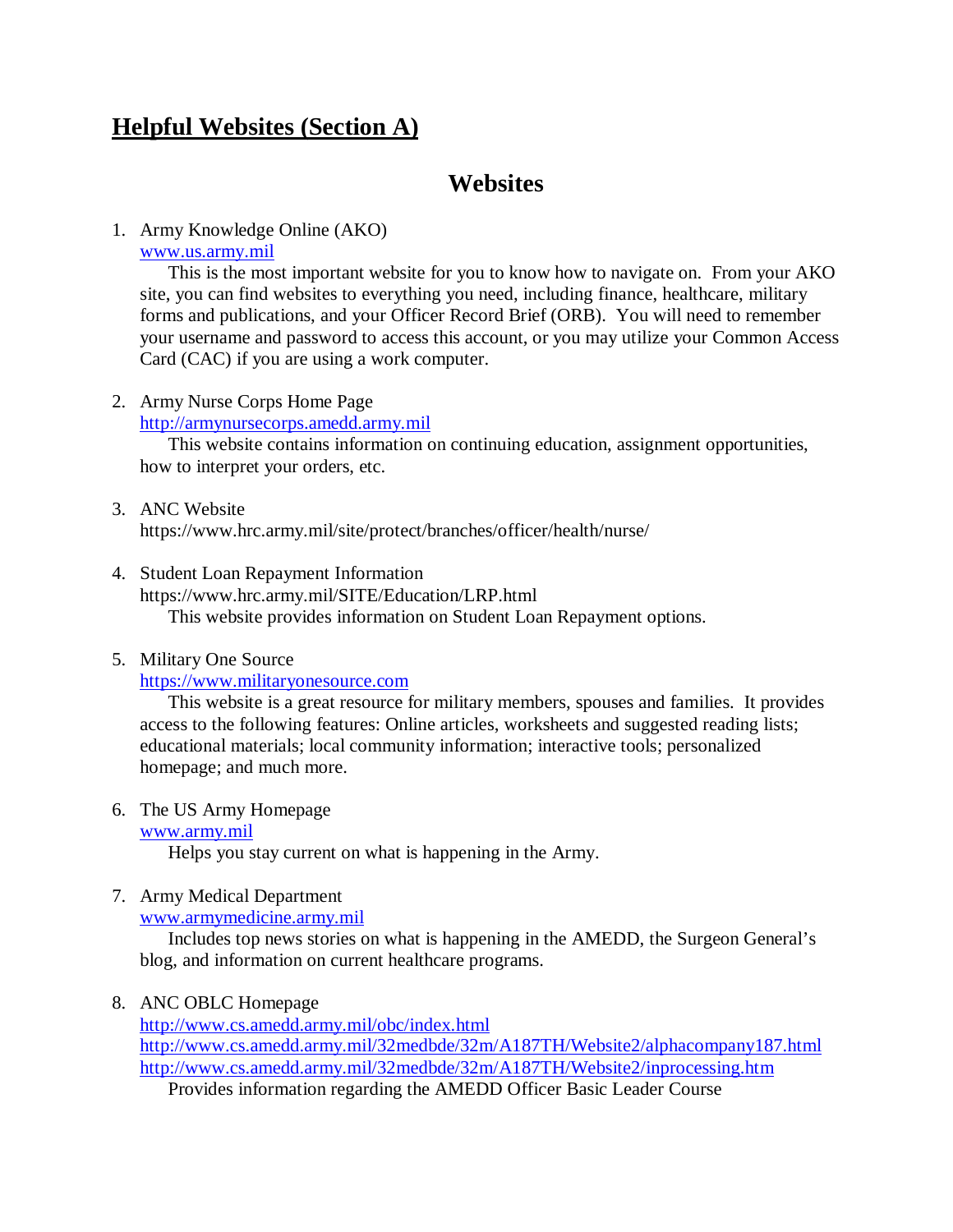### 9. AMEDD Center and School

<http://www.cs.amedd.army.mil/>

## 10. Army Family Websites

<http://www.armyfamiliesonline.org/skins/WBLO/home.aspx> Army Families Online <https://www.armyfcc.com/index02.cfm> US Army Family Child Care [http://www.myarmylifetoo.com](http://www.myarmylifetoo.com/) Family Advocacy Program Online

#### 11. Military Pay

[www.dfas.mil](http://www.dfas.mil/) <http://perdiem.hqda.pentagon.mil/perdiem/> Basic Allowance for Housing

#### 12. Military Healthcare [www.tricare.osd.mil](http://www.tricare.osd.mil/)

- 13. Defense Travel System Government Travel <http://defensetravel.osd.mil/dts/site/index.jsp>
- 14. Human Resources Command

<https://www.hrc.army.mil/site/index-flash.aspx>

Get information about selection boards, schools and training, branch newsletters, and the latest messages from personnel.

15. Army Nurse Corps Officer Career Management

<https://www.hrc.army.mil/site/protect/Active/ophsdan/default.htm> Find your branch manager and look up assignment opportunities.

## 16. Education

<http://call.army.mil/> Army Center for Lessons Learned <http://www.history.army.mil/reference/CSAList/CSAList.htm> CSA Reading List <https://usarmy.skillport.com/SkillPortFE/login/usarmylogin.cfm> Army E-Learning Take Rosetta Stone courses for free. <https://atrrs.army.mil/> Army Training Requirements and Resources System

## **ROTC Accessions (Section B)**

## **Accessions (Branching) Process**

- 1. The Order of Merit List (OML) Model calculates OML Scores which are rank ordered to create the ROTC National OML
- 2. The ROTC National OML is used to determine duty status and branch for line cadets.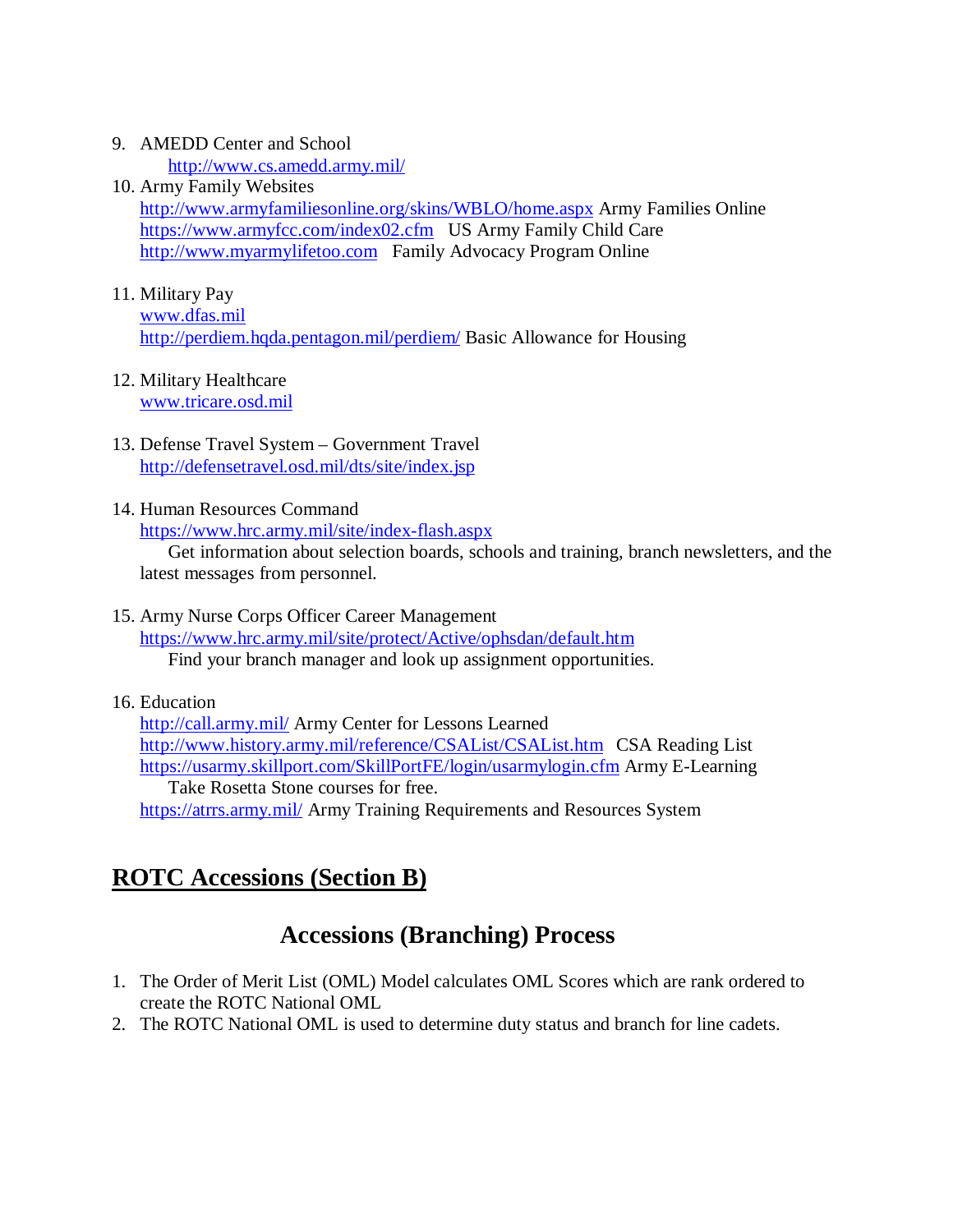- According to the needs of the Army, most nurses go Active Duty (AD) unless they have a Guaranteed Reserve Forces Duty (GRFD) control number. Being a Simultaneous Membership Program (SMP) cadet does not guarantee a GRFD control number.
- GRFD go to the Army National Guard or Army Reserves
- Active Duty Green-to-Gold must go AD
- 3. The National OML ranking of nurses is used to determine duty locations. The top 10% on the Nurse OML are guaranteed their first choice of duty location depending on the needs of the Army.
- 4. The ROTC OML model is listed below. Note that 40% of your score is based on GPA.



1. General.

a. Nurses **will not be placed on AD prior to passing of the National Council Licensure Examination (NCLEX).** Once the NCLEX is passed, the Brigade Nurse will verify the license and furnish a copy of the license verification to the Headquarters Cadet Command (HQCC) Chief Nurse.

b. After verification, the HQCC Chief Nurse will request orders by e-mail from Human Resource Command, Army Nurse Corps (ANC) Branch. The request will also go to the ANC Staff Officer located at U.S. Army Accessions Command as notification of accession date of the officer with resultant release of the ORB. A copy of the e-mail will also be sent to HQCC, Deputy Chief of Staff G1, ATCC-PAS. Once Human Resources Command publishes the request for orders (RFO), HQCC G1 Accessions & Security Division will publish and distribute the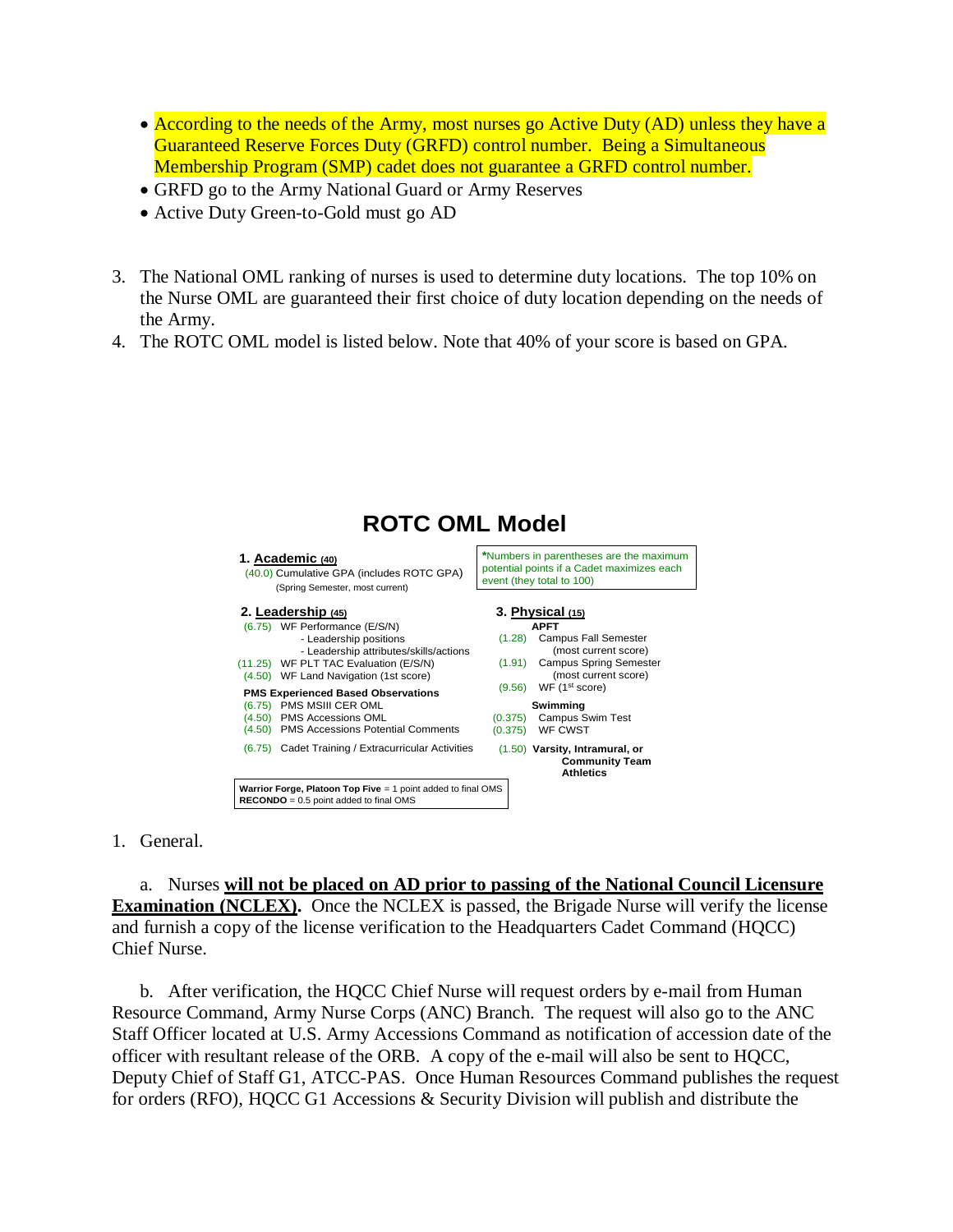orders through CCIMS. The HQCC Chief Nurse will be informed after the orders have been distributed.

2. Officer Incentives Programs (Post, Branch, and Graduate School for Active Duty Service Obligation [ADSO]). Please speak with your PMS or Brigade Nurse Counselor if interested in these options.

a. Nurses are eligible to participate in the Post for ADSO program.

b. Nurses are not eligible to participate in the Branch or Graduate School for ADSO programs. Nurses will be provided graduate school opportunities through AMEDD programs or with the Advanced Nurse Education Option Program.

3. Branching Board. Nurse Cadets do not go before the DA Branching Board. The HQCC Chief Nurse holds the authority for determining branching for the ANC during the accessions process.

4. National Order of Merit List (OML). For the most part, nurse Cadets in the top 10% on the National OML receive their first choice of assignment.

5. Completion of the initial Cadet's service obligation will satisfy the terms of the Cadet's service agreement and the Cadet will not incur an additional financial obligation. The increased ADSO, whether for graduate school, post, or dual will be served consecutively and will begin on the day after the officer's initial service obligation is completed.

## **Assignment Preference Sheet**

When you enter your senior year, you will complete a CC Form 218-R, Assignment Preference Sheet, where you will indicate your duty assignment preferences. Please ensure that your 218-R is completed and entered into CCIMS by 30 September if graduating in May. If you are an "end of camp commissionee" without an assignment, please ensure that your 218-R is completed and in CCIMS by 1 May. This will facilitate the assignment process.

Remember to only choose the eight bases that have a MEDCEN due to the fact that your first year must be at a MEDCEN to complete the Nurse Residency Program. You will be required to put in four (4) total overseas requests to submit the application however, only Tripler and Landstuhl are possible assignments.

On the 218-R, there is a block to check if you will be requesting joint domicile. You can also check the joint domicile block if you are engaged and plan to be married to another service member. Under the comments section, make sure to explain your situation clearly.

## **Sample CC Form 218-R**

**ASSIGNMENT PREFERENCE SHEET**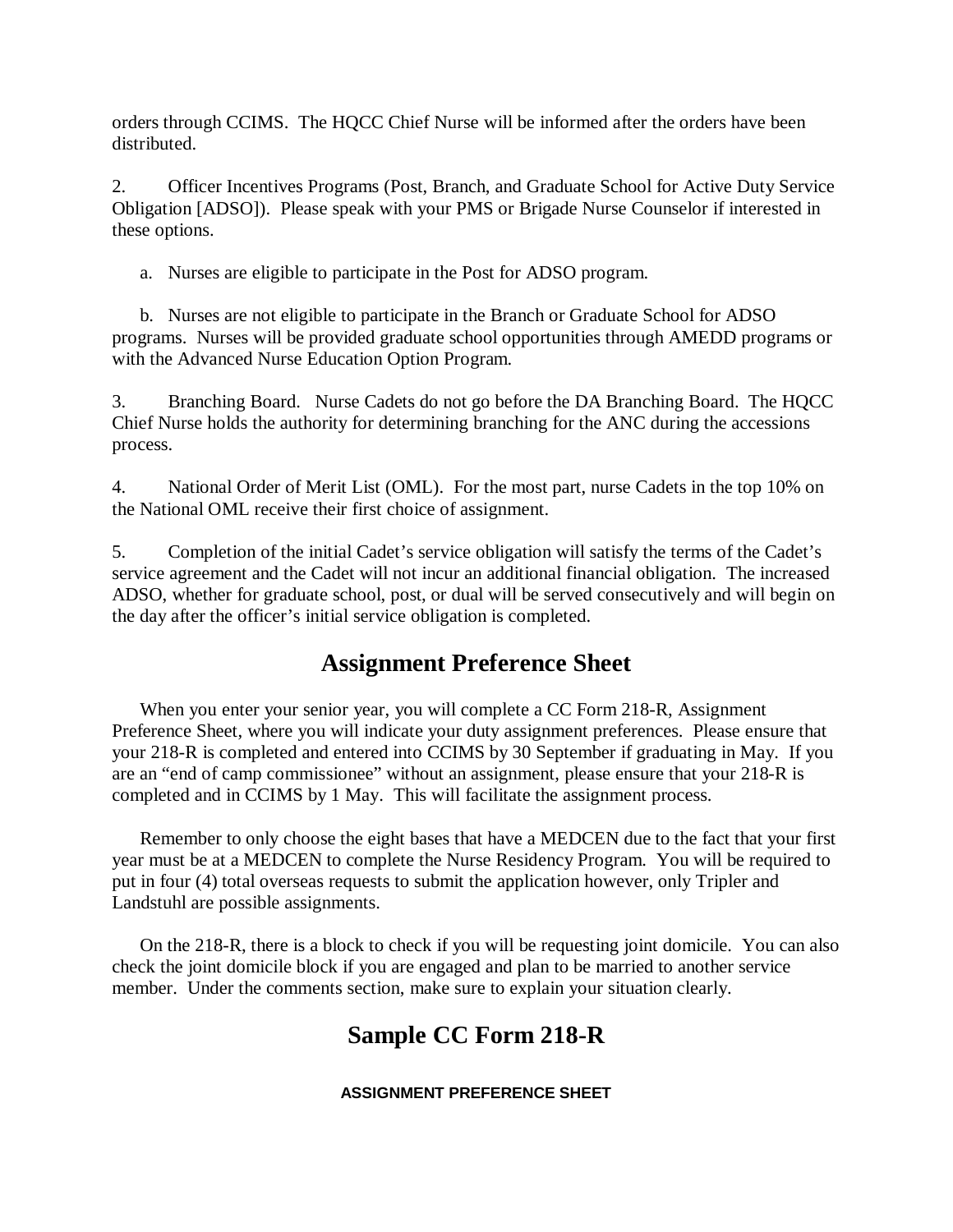|                                                                                                                                                                                                                                                                                                                                                                                                  | <b>PART I - GENERAL INFORMATION</b>                                                   |                                                                                                                                               |                             |                         |  |  |
|--------------------------------------------------------------------------------------------------------------------------------------------------------------------------------------------------------------------------------------------------------------------------------------------------------------------------------------------------------------------------------------------------|---------------------------------------------------------------------------------------|-----------------------------------------------------------------------------------------------------------------------------------------------|-----------------------------|-------------------------|--|--|
| 1. NAME:                                                                                                                                                                                                                                                                                                                                                                                         | CADET, IAM A.                                                                         | 2. SSN:                                                                                                                                       | 123-45-6789                 |                         |  |  |
| 3. GRADE:<br>2LT                                                                                                                                                                                                                                                                                                                                                                                 | (LAST, FIRST & MI)                                                                    |                                                                                                                                               |                             |                         |  |  |
| 4. ROTC REGION:                                                                                                                                                                                                                                                                                                                                                                                  | n/a 5. SEX: Female 6. RACE: C - White 7. PPN: Date of Birth 8. MARITAL STATUS: Single |                                                                                                                                               |                             |                         |  |  |
| 9. DEPENDENTS:<br>$\bf{0}$<br>10. DUTY:                                                                                                                                                                                                                                                                                                                                                          | AD.<br>11. BRANCH:                                                                    | ΑN                                                                                                                                            |                             |                         |  |  |
| <b>NURSING</b><br>12. ACAD MAJ:                                                                                                                                                                                                                                                                                                                                                                  |                                                                                       | 13. GRAD DATE: 10 May 2011 14. COMM DATE: 10 May 2011                                                                                         |                             |                         |  |  |
| 15a. HOST INSTITUTION and ADDRESS: Auburn University, Nichols Center Drive, Army ROTC Bn, Auburn, AL 36849-5513                                                                                                                                                                                                                                                                                  |                                                                                       |                                                                                                                                               |                             |                         |  |  |
| b. POC: LTC John A. Doe PHONE #: (123) 456-7890                                                                                                                                                                                                                                                                                                                                                  |                                                                                       | BN FAX #:                                                                                                                                     |                             | (098) 765-4321          |  |  |
| 16a. PERMANENT (NO POST OFFICE BOX)<br><b>HOME ADDRESS:</b>                                                                                                                                                                                                                                                                                                                                      | PHONE #: (987) 654-3210                                                               | b. ADDRESS FROM WHICH (NO POST OFFICE BOX)<br>TRAVEL COMMENCES:                                                                               |                             | PHONE #: (987) 654-3210 |  |  |
| 2000 Nowhere Lane<br>Huntsville, AL 35242                                                                                                                                                                                                                                                                                                                                                        |                                                                                       | 149 GBR Street<br>Apt AD                                                                                                                      |                             |                         |  |  |
|                                                                                                                                                                                                                                                                                                                                                                                                  |                                                                                       |                                                                                                                                               | Auburn, AL 36849            |                         |  |  |
|                                                                                                                                                                                                                                                                                                                                                                                                  | <b>PART II - PREFERENCE/OTHER INFO</b>                                                |                                                                                                                                               |                             |                         |  |  |
| 1. Assignment Preferences (List in order of Preference, must be 4 Overseas):                                                                                                                                                                                                                                                                                                                     |                                                                                       |                                                                                                                                               |                             |                         |  |  |
| 1.Fort Lewis, WA                                                                                                                                                                                                                                                                                                                                                                                 | <b>1999 - S.Fort Gordon, GA</b>                                                       |                                                                                                                                               | 9. Seoul, Korea             |                         |  |  |
| 2. Walter Reed AMC, D.C.                                                                                                                                                                                                                                                                                                                                                                         | 6. Fort Hood, TX                                                                      |                                                                                                                                               | 10. Fort Wainwright, Alaska |                         |  |  |
| 3. Landstuhl RMC, Germany                                                                                                                                                                                                                                                                                                                                                                        | 7. Tripler AMC, Hawaii                                                                |                                                                                                                                               |                             |                         |  |  |
| 4. Fort Bragg, NC                                                                                                                                                                                                                                                                                                                                                                                | 8. Fort Sam Houston, TX                                                               |                                                                                                                                               |                             |                         |  |  |
| 2. I desire to enter active duty on/or about: 1st:                                                                                                                                                                                                                                                                                                                                               | 1 June 2011                                                                           | 2nd:<br>20 July 2011                                                                                                                          | 3rd:                        | 15 Aug 2011             |  |  |
| 3. I desire the following additional training: () AIRBORNE                                                                                                                                                                                                                                                                                                                                       |                                                                                       | ( ) AIR ASSAULT ( ) RANGER                                                                                                                    |                             | $( )$ OTHER             |  |  |
| 5. I (DO) (DO NOT) desire to serve as a GOLDBAR RECRUITER<br>6. I (DO) (DO NOT) desire to serve as CADRE at LEADERSHIP DEVELOPMENT ASSESSMENT COURSE (LDAC)<br>7. I (DO) (DO NOT) desire to serve as CADRE at LEADER'S TRAINING COURSE (LTC)<br>8. I (DO) (DO NOT) request consideration for a JOINT DOMICILE assignment<br>(If yes, indicate name, SSN, grade, branch, and location of spouse): |                                                                                       |                                                                                                                                               |                             |                         |  |  |
| 9. If I am selected for IA, I desire days excess leave OR                                                                                                                                                                                                                                                                                                                                        |                                                                                       | days of advanced leave                                                                                                                        |                             |                         |  |  |
| REMARKS:                                                                                                                                                                                                                                                                                                                                                                                         |                                                                                       | OFFICIAL USE ONLY:<br>SCH-OBC:<br>SCH-FTL:<br>SCH-DLI:<br>SCH-KNOX:<br>HOR-OBC:<br>FTL-OBC:<br>KNOX-OBC:<br>DLI-OBC:<br>HOR-KNOX:<br>HOR-FTL: |                             |                         |  |  |
| I certify the above information is correct and current.                                                                                                                                                                                                                                                                                                                                          |                                                                                       |                                                                                                                                               |                             |                         |  |  |
|                                                                                                                                                                                                                                                                                                                                                                                                  |                                                                                       | DATE:                                                                                                                                         |                             |                         |  |  |
| SIGNATURE OF CADET                                                                                                                                                                                                                                                                                                                                                                               |                                                                                       |                                                                                                                                               |                             |                         |  |  |
| CC USE:<br>NAME OF SCHOOL<br>CC Form 218-R, 18 Mar 02                                                                                                                                                                                                                                                                                                                                            | <b>COURSE NO</b>                                                                      | <b>CLASS NO</b>                                                                                                                               | <b>REPORTING DATE</b>       |                         |  |  |
|                                                                                                                                                                                                                                                                                                                                                                                                  |                                                                                       |                                                                                                                                               |                             |                         |  |  |

## **Post for ADSO**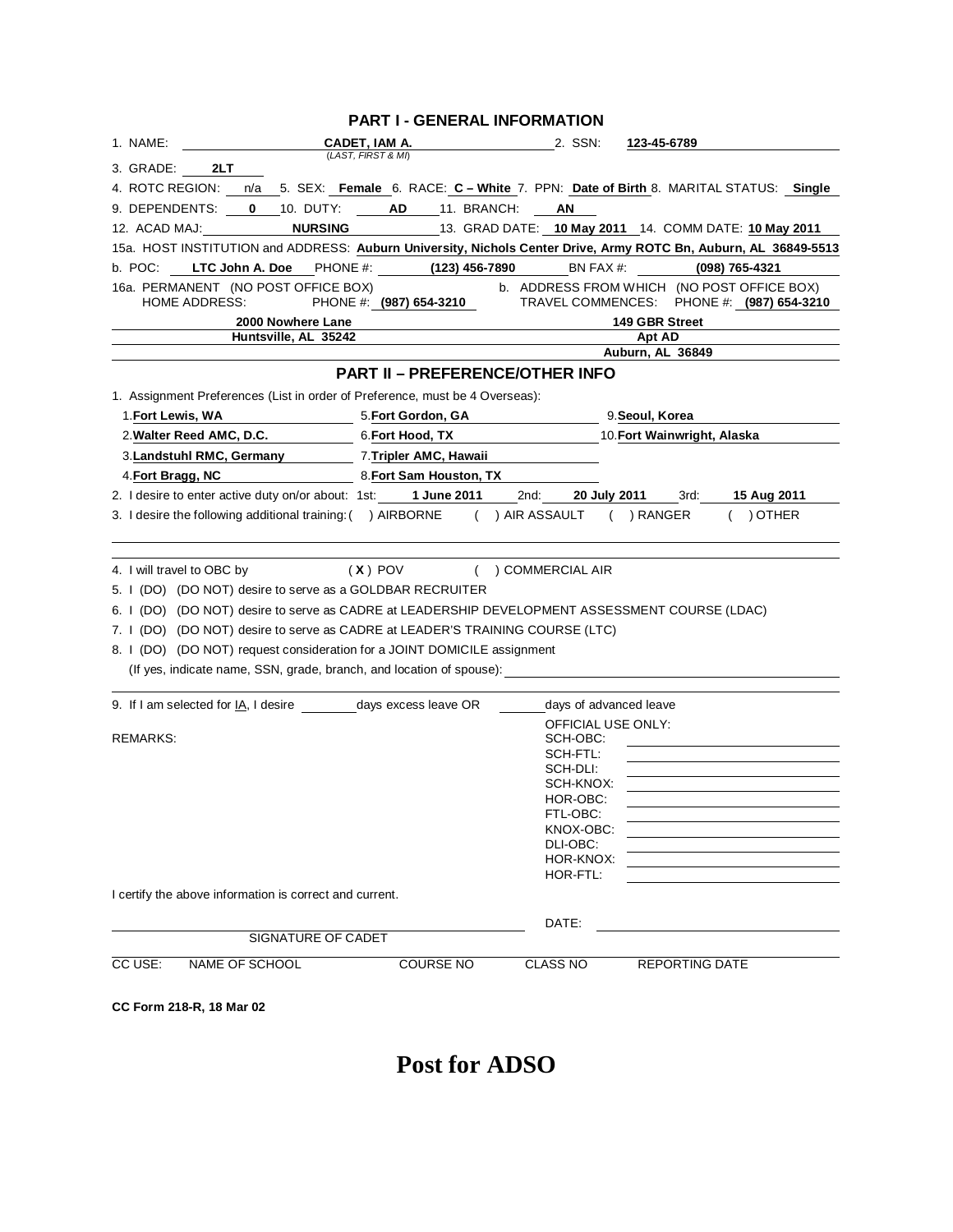This program allows Cadets to request their first duty assignment of choice in exchange for an additional 3-year ADSO.

a. The CG, USACC, will survey all Cadets selected for active duty assignment for interest in this program. Cadets interested in this program will sign the U.S. Army Cadet Command Supplemental Service Agreement, Post for Active Duty Service Obligation (ADSO) Program, pages P-11 and P-12 of this appendix. If the HRC-A assignment officer can align the Cadet with that assignment based on the Cadet's branch, date of availability, and unit requirements, the Cadet will incur the additional ADSO. Cadets volunteering for this program who do not receive the assignment requested will receive their assignments through the normal process, their contract addendums will be voided, and they will not incur the additional ADSO.

b. To be eligible for this program, nurse Cadets must pass the National Council on Licensure Examination for Registered Nurses (NCLEX-RN) on the first attempt.

c. If a Cadet fails to be commissioned as projected in their Post for ADSO Program Agreement, HRC-A may not be able to hold the requested post assignment. If the post cannot be held, the Cadet will be reassigned by HRC-A through the normal assignment process and their contract addendum will be voided.

d. Cadets not participating in this program will receive assignments from HRC-A through the normal assignment process.

## **Nurse Clinical Transition Program**

All novice nurses must begin their Army Nurse career at one of the large medical centers (MEDCEN) listed below to complete the BG Anna Mae Hays Army Nurse Clinical Transition Program (ANCTP). BG Hays was the first women in the U.S. military to be promoted to the rank of general officer and the 13<sup>th</sup> Chief of the Army Nurse Corps. The nurse program is generally twelve (12) months in length. Some nurses will move to new duty locations following the clinical program while others will remain at that MEDCEN. If assigned to Hawaii or Germany you will



remain on station for three years. If you contract for a post for ADSO to a MEDCEN you will stay at that location. If a post for ADSO is requested for a location other than one of the nine MEDCENS listed, you will be moved to that location once you complete the program. Speak to your nurse counselor about locations that are available to request a post for ADSO.

1. Brooke Army Medical Center (BAMC) – San Antonio, TX (Fort Sam Houston) ; also known as San Antonio Military Medical Center – North (SAMMC-North)

- 2. Charles Darnall AMC (DAMC) Killeen, TX (Fort Hood)
- 3. Dwight D. Eisenhower AMC (DDEAMC) Augusta, GA (Fort Gordon)
- 4. \*Landstuhl Regional Medical Center (LRMC) Landstuhl, Germany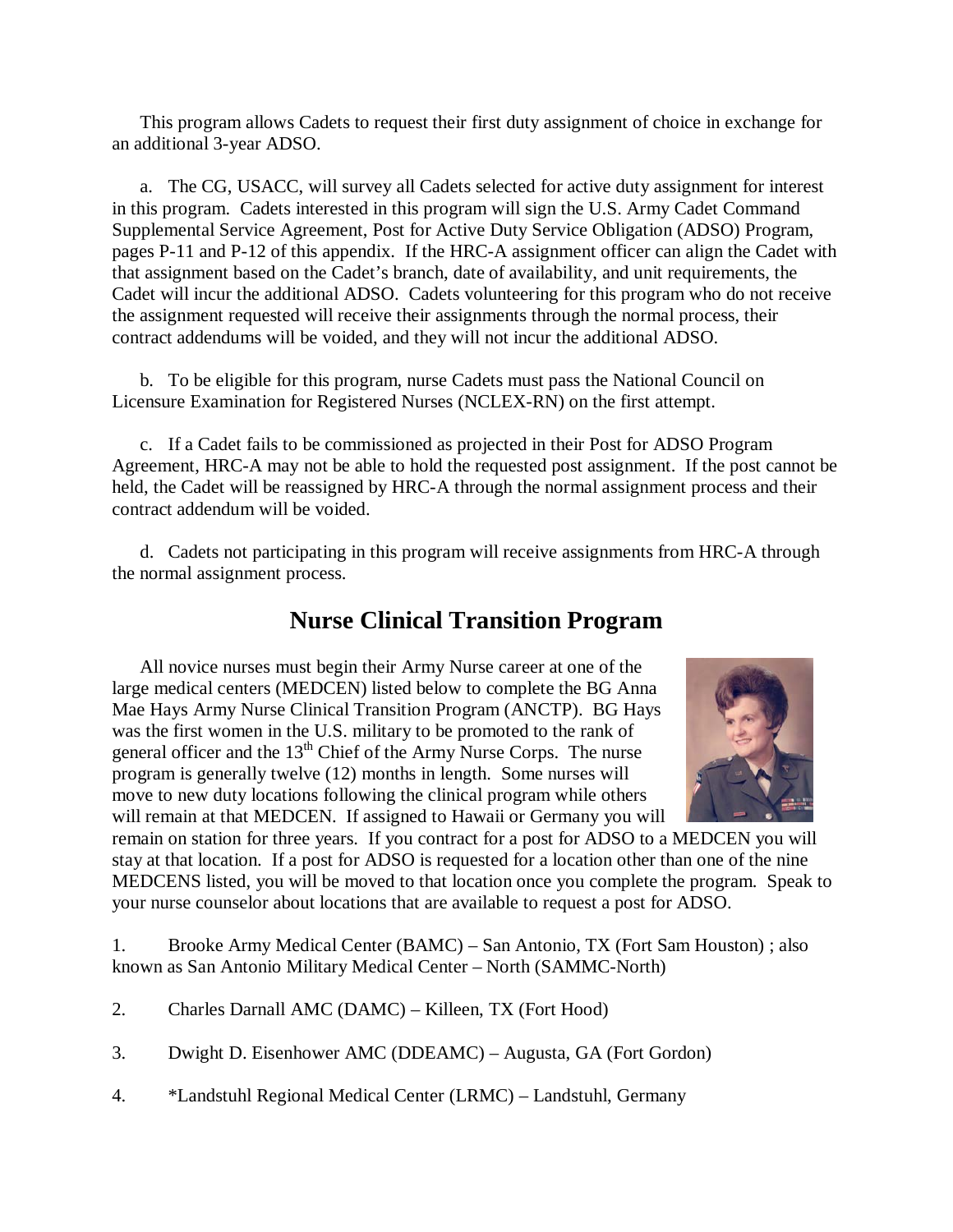- 5. Madigan AMC (MAMC) Tacoma, Washington (Joint Base Lewis-McChord)
- 6. \*Tripler AMC (TAMC) Honolulu, Hawaii
- 7. Walter Reed AMC (WRAMC) Military District of Washington, Washington, D.C.
- 8. William Beaumont AMC (WBAMC) El Paso, TX (Fort Bliss)
- 9. Womack AMC (WAMC) Fayetteville, NC (Fort Bragg)

\*OCONUS Assignments (Outside the Continental United States)

## **EFMP and Joint Domicile**

Exceptional Family Members Program (EFMP) and Joint Domicile are two things that could also determine your assignment locations.

**EFMP** – If you have a child or spouse with special needs, if they have a chronic medical condition, or are under the care of a physician for specific disorders please inform the Brigade Nurse Counselor. These individuals may require special medical treatment, and thus may be required to be located near a specific MEDCEN.

**Joint Domicile** – Also, if you will be legally married to another Army military service member on active duty, the military has a program called the Army Married Couples Program (AMCP) that will attempt to assign you both to the same geographic area. This information is important and could determine your duty assignment

## **Nurse Gold Bar Recruiting or LDAC/LTC Support**

Once you pass your NCLEX, you have the option to come on Active Duty status prior to attending OBLC. As a new 2LT, you can work at one of the universities associated with ROTC with a school of nursing as a Nurse Gold Bar Recruiter (GBR), or you can work as support staff at LDAC or LTC. LDAC is in Joint Base Lewis-McChord, Washington and LTC is located at Ft. Knox, Kentucky.

If you are assigned to support LDAC or LTC you will be working to support the medical mission. If you would like to work at LDAC or LTC and are a May graduate, remember that you must take the NCLEX early since you will report in June and verification of licensure is essential prior to requesting orders.

If you would like to be a Nurse Gold Bar Recruiter, speak to your PMS so they can submit a formal request. You must have a **minimum** of 45 days and a maximum of 140 days to work as a GBR prior to attending OBLC. You are required to report to the first available OBLC following coming on active duty. A nurse Gold Bar Recruiter works with the Recruiting Operations Officer (ROO) to bring students into the program. This includes visiting local high schools,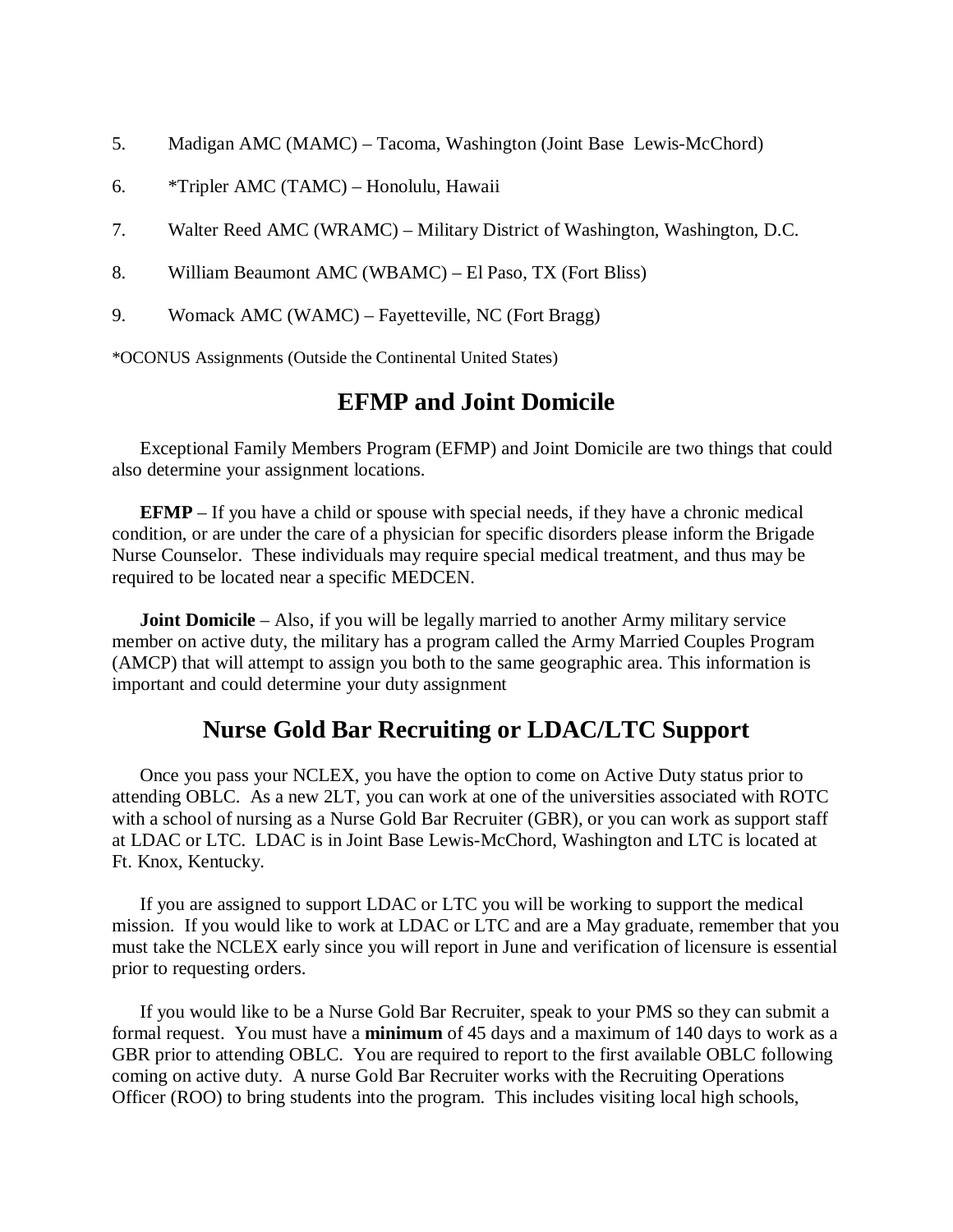talking to students, and attending college fairs and career days. You not only gain experience as an officer, but you also will start drawing 2LT pay!

Please ensure that you state your preference to your nurse counselor when you are informing them that you passed your NCLEX so it can be placed in your orders.

## **Taking the NCLEX (Section C)**

As a new 2LT nurse graduate you cannot come on active duty until after you have passed the NCLEX. Typically, you will be assigned to the first available OBLC course. If you have a valid reason why you cannot go to the first available OBLC course, you must let your Brigade Nurse Counselor know in order to initiate the proper paperwork.

Study for the NCLEX throughout the year and after graduation. Take an NCLEX review course. All cadets, scholarship and non-scholarship, are eligible to have their review course paid by ROTC. Scholarship cadets are also eligible to have the NCLEX testing fee paid. The testing fee does not cover the state licensing fee which you will be responsible for. Ensure that your university submits the payment request within 30 days prior to graduation.

**The NCLEX must be taken within 60 days of graduation.** It is best to take it within 30 days. If failure occurs, the cadet must wait the allotted time to retest as determined by the state where you are seeking your licensure.

A two-time NCLEX failure may result in the cadet being re-branched according to the needs of the Army. In some cases a cadet can apply for a third attempt. The Cadet Command Chief Nurse will determine if a third attempt is permitted.

The cadet must keep the Brigade Nurse Counselor (BNC) informed about their current address, phone number, and email address. If a cadet moves or changes phone numbers, they must notify the BNC immediately.

Notify your Brigade Nurse Counselor when you have scheduled a date to take the NCLEX. After you take the NCLEX, your BNC will verify your license online and will request your orders be initiated.

**NCLEX-RN review course** (even offered to non-scholarship students) For the nurse Cadet to become a professional Registered Nurse (RN), they must take and successfully pass the National Council Licensure Examination for Registered Nurses (NCLEX-RN). An officer must pass the exam and hold a valid license before being accessed into the Army Nurse Corps. The knowledge used to pass this exam comes from the years of attending classes within the school of nursing. To assist a student focus their studies and provide a general refresher of their nursing knowledge, many schools offer a NCLEX review course. Frequently, a school of nursing will present this review as a non-credit elective during the last semester before graduation. There are also many private educational corporations that offer the review course in larger cities nation-wide. The cost range is \$250 - \$400.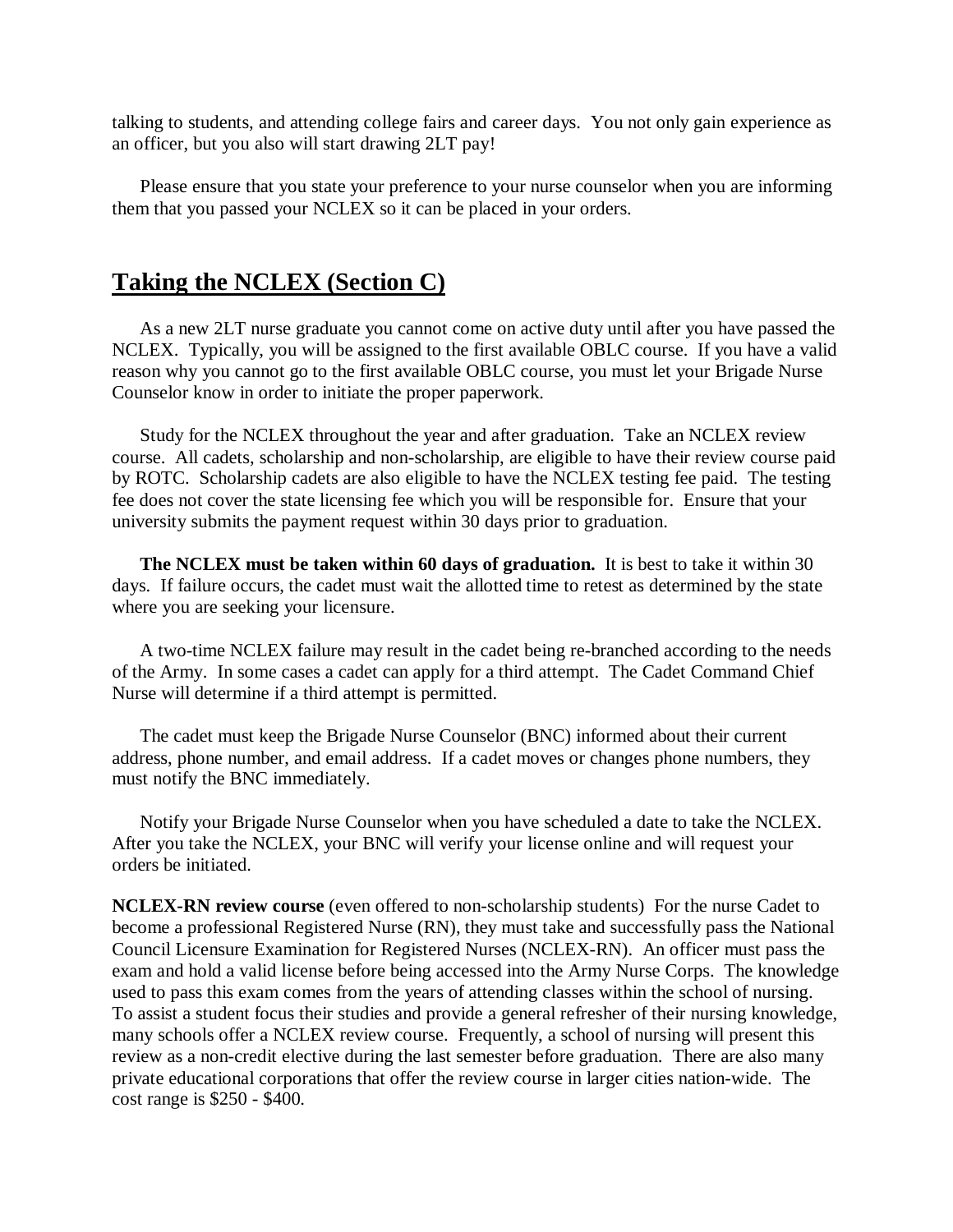There are two methods of requesting reimbursement for this program. **The preferred method is a review course offered through the school of nursing.** The cost of the course is listed as an additional fee charged through the university for the semester in which the course takes place. Even if the school offers a NCLEX-RN review course, the nurse Cadet may take one provided by an educational corporation outside of their institution. This review course will be paid for only **ONE** time by ROTC. The nurse Cadet does not have to take the review course prior to graduation but the Cadet must schedule it and it must be paid for prior to graduation. Scholarship nurse Cadet payments are processed through CCIMS/Scholarship Tracking Module. Non-scholarship nurse Cadet payments are processed through usage of the ROTC unit credit card (International Merchant Purchase Agreement Card – IMPAC).

**NCLEX-RN Testing Fee** – A \$200 processing fee is charged to cover the test center cost of administering the exam. **No earlier than 60 days prior to graduation and no later than 30 days prior to graduation**, the PMS will submit a request to Cadet Command for \$200 to cover the cost of the Cadet taking the NCLEX-RN. This process will allow the Cadet to take advantage of this incentive while meeting the requirement for payment prior to graduation. The testing fee will only be reimbursed for the **first attempt**.

Please note this reimbursement **does not** include the fee charged by each state to process the license application. This fee generally ranges from \$25 to \$75 dependent on state. Each nurse will be required to renew their license through their particular state either annually or biennially (dependent on state law). It is a professional responsibility to obtain and maintain a license to practice nursing. Cadet Command will not reimburse this cost.

## **Personal Management(Section D)**

## **Orders and Shipment of Household Goods**

Orders will not be initiated until official confirmation of passing the NCLEX. The orders must go through multiple levels for processing to include Cadet Command and Army Nurse Corps Human Resources Command (HRC). They will be based primarily on the information you provided on CC Form 218-R discussed above in Section B. Read **ALL** lines of your orders carefully and notify your BNC immediately if there are any mistakes. Ask questions if you do not understand something written in the orders.

#### Shipment of Household Goods (HHG)

As soon as you have your orders, contact your local Transportation Office (TO) to make arrangements for the shipment of your HHG. This applies whether you plan to have the government move your HHG or whether you plan to move it yourself. The TO you will utilize is located at the military installation that is closest to you (keep in mind that it might not be Army). If you do not know which military installation this is, please ask your cadre.

The general categories of HHG shipments are: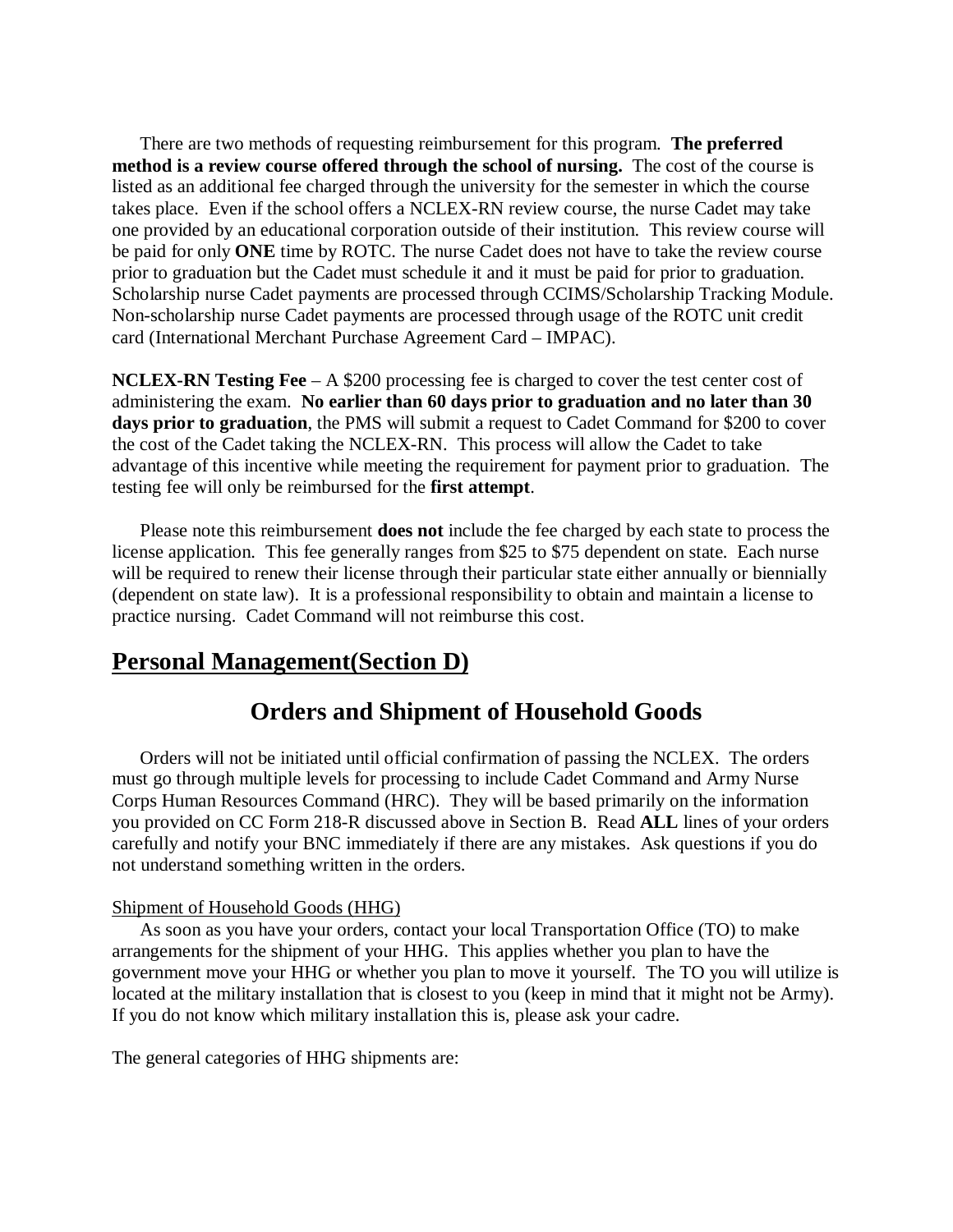Accompanied baggage: This is the main shipment of your HHG. It is recommended that you have your HHG picked up BEFORE going to OBLC. Your HHG will just wait in storage while you are at OBLC and until you have a place to live at your new duty station. Once you have your new address you will call the TO at your new duty station to schedule a delivery date. If you do not have your HHG picked up before OBLC you will have to leave someone as powerof-attorney to authorize release to the movers, or you will need to make a trip back home after OBLC for the pick-up.

Unaccompanied baggage: This is a small shipment of your HHG (maximum 600 pounds) that arrives faster to your duty station than the accompanied baggage (main shipment). Generally, it is not necessary on your first assignment to use unaccompanied baggage because your HHG are going to arrive faster than you will. If needed, you can have an unaccompanied baggage shipment sent to OBLC. However, if you are driving, this usually is not necessary because it is likely that you will be able to fit everything you need into your car. If you do decide to send an unaccompanied baggage shipment to OBLC, make sure you do not max out the 600# limit because it is likely you will accumulate items at OBLC as well. You may also consider sending unaccompanied baggage to your first duty assignment if you will be reporting there first while waiting to attend OBLC.

Professional books and papers: The items that you ship under this title do not count against the weight allowance of your accompanied baggage shipment. These are items such as nursing textbooks, nursing uniforms, stethoscope, nursing journals etc. Most likely, going to your first duty station you will not have enough HHG to come even close to your maximum weight for shipment so separating professional books and papers probably is not necessary. However, if you are shipping a full household you will want to take advantage of this.

DITY (Do-It-Yourself) Move: There is also the option to move all of your HHG items yourself instead having the government move it for you. The advantage of this is that most people claim that the reimbursement is sometimes greater than the actual cost of the move. The disadvantage obviously is that it is a lot of work to pack and move your HHG yourself. If you opt for a DITY move you still have to contact your local TO before making the move. Do not expect to get reimbursed for the move once you arrive at your new duty station if you do not initiate the proper paperwork with the TO before you left home.

Partial DITY: This is when you move part of your HHG and the government moves the rest of it. If you are planning to drive to OBLC with a full car load, but will have the bulk of your HHG moved by the government in accompanied baggage, you probably will want to take advantage of this. Tell the TO that you would like to do a partial DITY to and from OBLC, and they will initiate the paperwork needed to accurately document the move.

## **Officer Basic Leadership Course (Section E)**

**NURSE CORPS OFFICER BASIC (OBLC) ATTRS Code: 6-8-C20 (AN66) Length: 9 weeks Course Location: AMEDD Center & School, Fort Sam Houston, TX**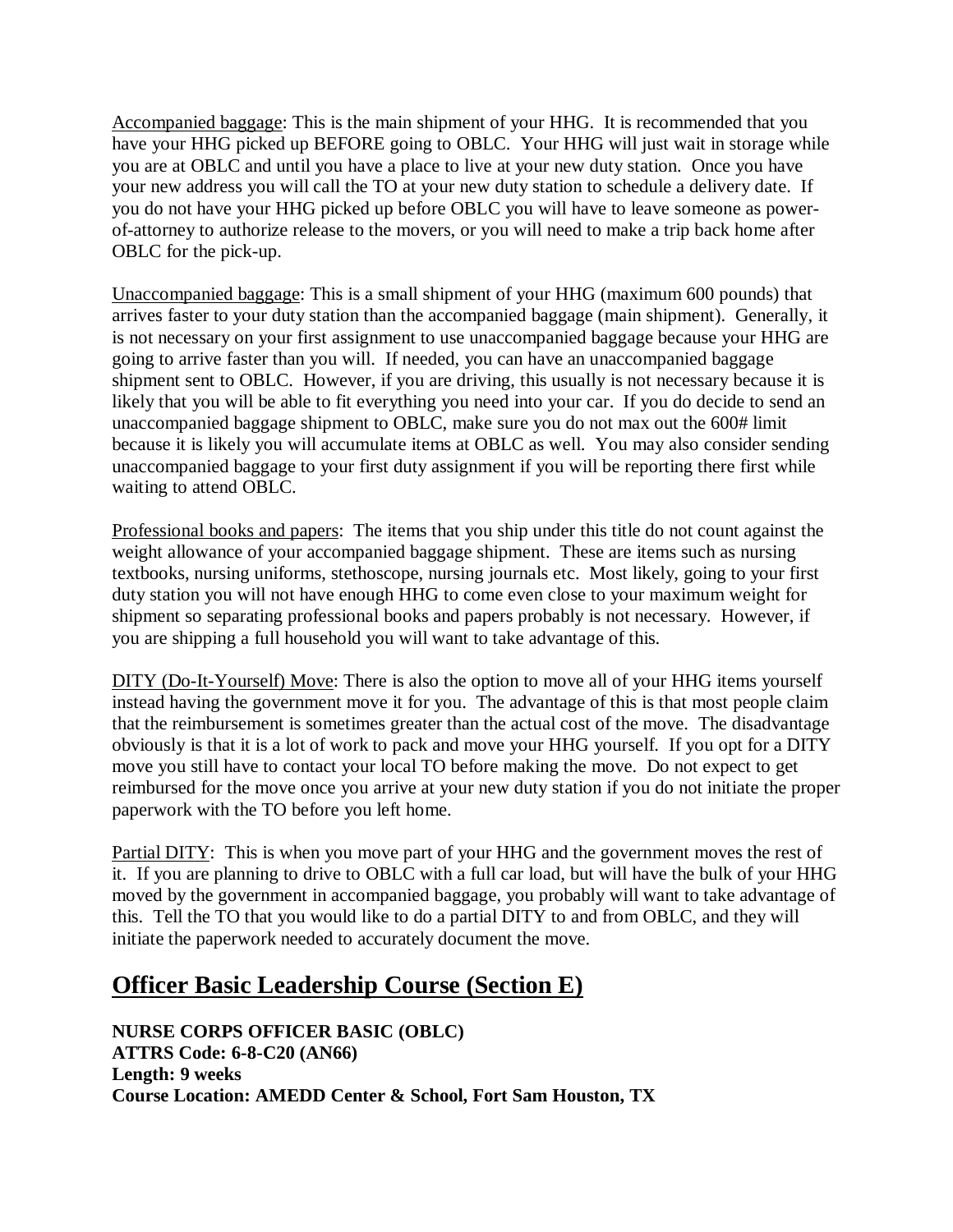**Description:** AMEDD Officer Basic Course has been redesigned to reflect the applicable portions of Army Basic Officer Leaders Course (BOLC) and is now called AMEDD Officer Basic Leaders Course (OBLC). AMEDD OBLC trains officers to develop: competency to perform officer/Soldier skills to standard; an understanding of Army organizations, operations and procedures; an ability to apply the concepts of Force Health Protection and leader skills, to include an ability to analyze and solve military problems; an ability to communicate, interact and coordinate as a staff member; military survival skills for the contemporary operating environment; and AMEDD-specific training which culminates in a Force Health Protection field training exercise. This course is required for all Active Duty Nurse Corps Officers (AN 66). The first 7 weeks of this 9-week course are AMEDD common corps training. The remaining 2 weeks are AOC specific training.

FY11 Schedule. [https://www.atrrs.army.mil/atrrscc/courseInfo.aspx?fy=2011&sch=081&crs=6-](https://www.atrrs.army.mil/atrrscc/courseInfo.aspx?fy=2011&sch=081&crs=6-8-C20B+(AN66)&crstitle=AN-BASIC+OFFICER+LEADER&phase=2) [8-C20B+\(AN66\)&crstitle=AN-BASIC+OFFICER+LEADER&phase=2](https://www.atrrs.army.mil/atrrscc/courseInfo.aspx?fy=2011&sch=081&crs=6-8-C20B+(AN66)&crstitle=AN-BASIC+OFFICER+LEADER&phase=2)

FY12 Schedule. [https://www.atrrs.army.mil/atrrscc/courseInfo.aspx?fy=2012&sch=081&crs=6-](https://www.atrrs.army.mil/atrrscc/courseInfo.aspx?fy=2012&sch=081&crs=6-8-C20B+(AN66)&crstitle=AN-BASIC+OFFICER+LEADER&phase=2) [8-C20B+\(AN66\)&crstitle=AN-BASIC+OFFICER+LEADER&phase=2](https://www.atrrs.army.mil/atrrscc/courseInfo.aspx?fy=2012&sch=081&crs=6-8-C20B+(AN66)&crstitle=AN-BASIC+OFFICER+LEADER&phase=2)

BOLC-B AN Track AKO Site:<https://www.us.army.mil/suite/page/629193>

Nurse Liaison: [nurseliaison@amedd.army.mil](mailto:nurseliaison@amedd.army.mil) 210-386-0143 (nurse liaison blackberry) 210-295-4798 (nurse liaison office)

You will receive a welcome letter from OBLC shortly after receiving your orders. To obtain further information about the AMEDD Basic Officer Leader Course, go to http://www.cs.amedd.army.mil/obc/index.htm. This web site contains key information for students to be successful at OBLC, to include: frequently asked questions (FAQ) page, field packing lists, recommended uniform items, and key dates during the course.

Officers will be assigned to Alpha Company, 187th Medical Battalion, 32nd Medical Brigade, US Army Medical Department Center and School (AMEDDC&S), Fort Sam Houston, Texas. See Alpha Company's website:

http://www.cs.amedd.army.mil/32medbde/32m/A187TH/Website2/alphacompany187.html. This website contains the Commander's welcome letter, frequently asked questions, and command policy letters. Check it frequently since the information often changes.

It is highly recommended that officers bring computer/laptop and printer as the majority of homework assignments will require the use of a computer and printer. There are computer labs in the AMEDD Center and School, but the hours and the number of computers available are limited.

If you are driving and you do not have an installation vehicle sticker, you will have to go to the Visitor's Center upon arrival to Fort Sam Houston. You will need a copy of your orders, driver's license, vehicle registration, and proof of insurance to get a vehicle pass. You will report to Building 592 to receive the rest of your instructions and billeting assignment.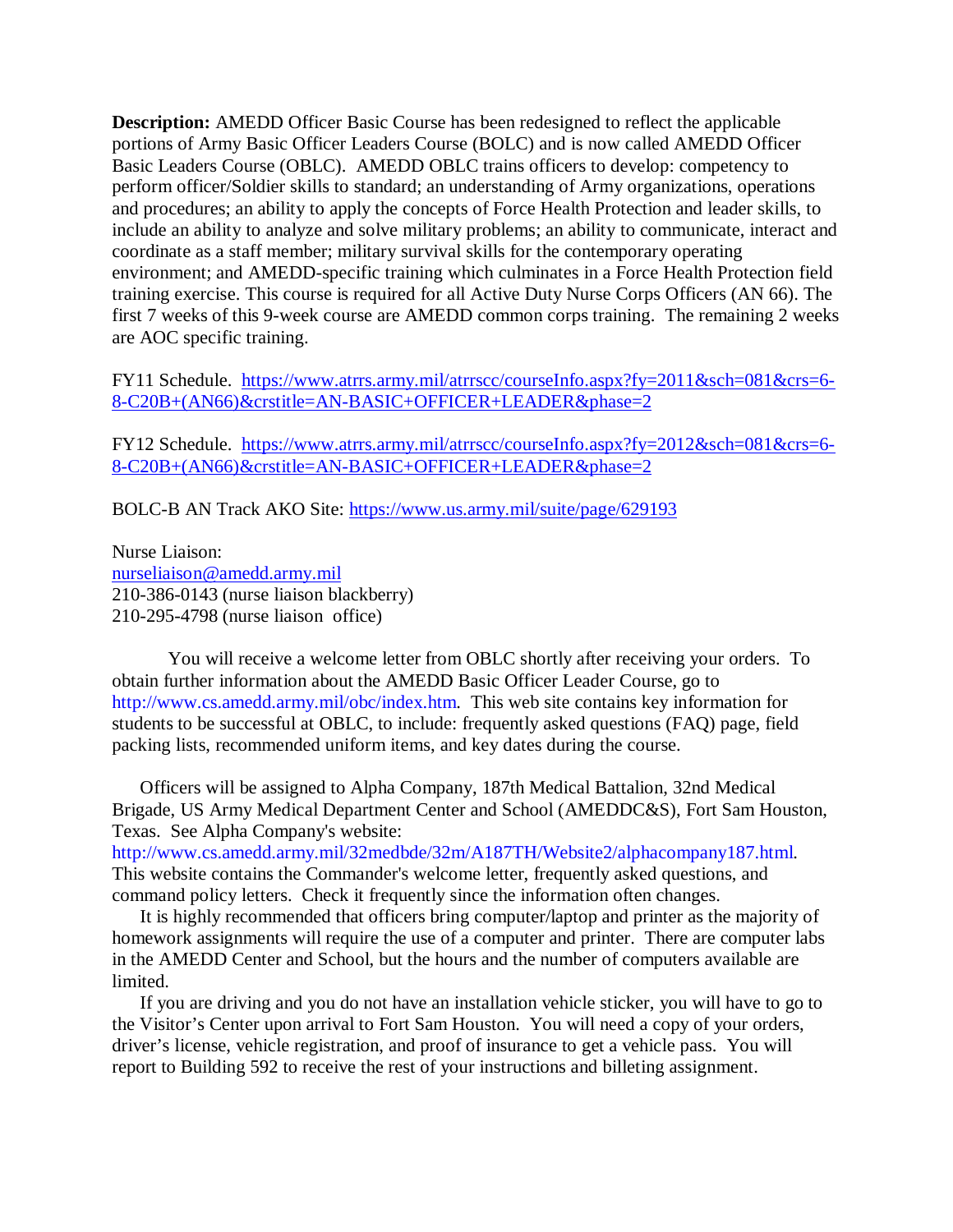## **OBLC Welcome Letter**

MCCS-HHS 18 May 2009

MEMORANDUM FOR 6-8-C20 Class 09-905, Fort Sam Houston, TX 78234-6100

SUBJECT: Army Medical Department Officer Basic Leader's Course (OBLC) Information Packet

1. Congratulations on joining the Army Medical Department (AMEDD) and welcome to the AMEDD Officer Basic Leader's Course (OBLC) Class 09-905. Students will report to Building 592 at Fort Sam Houston, Texas no later than 1500 hours on 14July 2009. In-processing will begin at Building 2841, Blesse Auditorium, Willis Hall BLDG 2841 at 0530 on 15 July 2008.

2. This course is designed to instruct you in the "basics" of being an Army and AMEDD officer. It will greatly assist you in making your transition into the Army a smooth one. This course will provide you with an increased understanding of the U.S. Army, its various missions and most importantly, how you contribute to the success of those missions. Your focus here at the AMEDD Center & School will be discipline, teamwork, basic Soldier skills, tactical medical doctrine, and learning the principles behind becoming an effective leader.

3. Please explore the AMEDD OBLC webpage [\(http://www.cs.amedd.army.mil/obc/\)](http://www.cs.amedd.army.mil/obc/) for information that will help you prepare for your time here at Fort Sam Houston. Documents and items to which I want to draw your attention are:

a. Uniform Suppliers: It is imperative that you arrive at Fort Sam Houston with as many of your required uniform items on-hand as possible. Some uniform items**, particularly Army black berets, Army physical fitness uniforms (APFUs), and some Army Combat Uniform (ACU) items may not be available in all sizes or are in extremely limited supplies.** It is your responsibility to ensure that you obtain the correct uniform items so that you can be in the correct uniform throughout the course. Please look at the Class 09-905 Packing List on the OBLC webpage, as well as the list of internet uniform providers and get as many of your uniform requirements filled as possible prior to your arrival at Fort Sam Houston. **There will be a Dress Blue (for Active Duty) and Class A (for National Guard and Reserve) inspection during the course. Also, note the message at the end of this memorandum referencing wear out dates for certain uniform items. Once an item reaches its wear out date it can no longer be worn. Take these dates into consideration when making your uniform purchases.**

b. Eyeglasses/contact lenses: You will spend three weeks living and working in tactical field conditions, and contact lenses will not be worn during the field phase. Dirt and dust particles may become trapped between contact lenses and the eye and cause damage to the retina and cornea. Anyone that requires contact lenses should ensure they arrive with a pair of current prescription eyeglasses for use during the field phases of the course.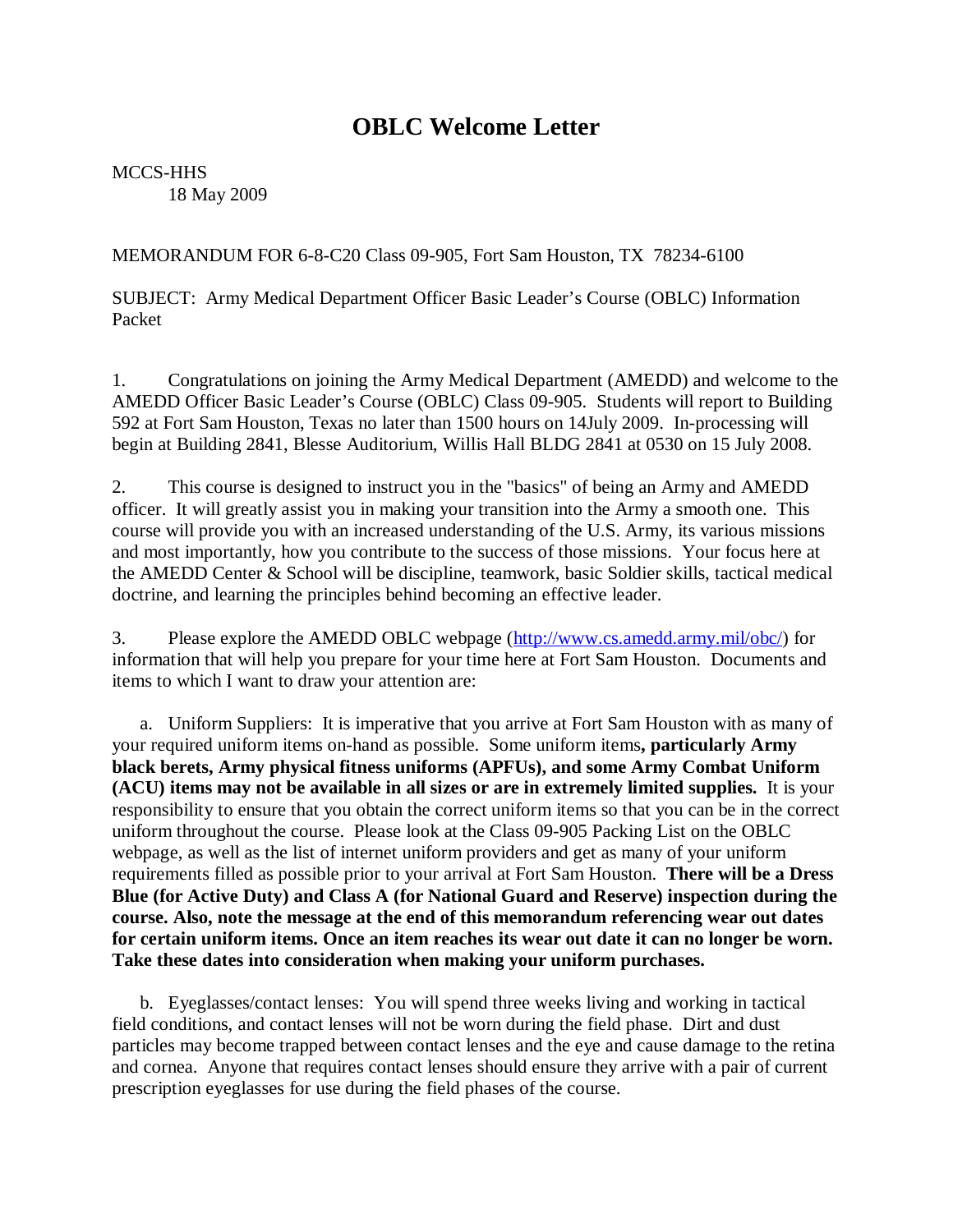c. Cold Weather gear: Temperatures at night can reach to lower levels. When purchasing uniform items, be sure to purchase the required and recommended cold weather gear items, to include black field gloves with inserts, grey fleece cap, Gore-Tex (one will be issued at CIF) or field jacket (woodland or ACU), and polypropylene undergarments. Camelbacks are not required but are strongly recommended for hydration, as the course will involve a significant amount of walking, marching, and running, both with and without combat loads.

d. Physical profiles/limitations: Students with any sort of limitation that prevents them from fully taking part in the Army Physical Fitness test (push-ups, sit-ups, and two-mile run) or from wearing tactical equipment and carrying a 48-lb combat load, to include wearing a Kevlar helmet and carrying a weapon, must identify themselves to the Alpha Company Commander and the Class Advisor prior to beginning inprocessing on 15 July 2009. Students that cannot meet minimum physical requirements for the course may be disenrolled from the course, recycled to the next scheduled course after they are able to meet the minimum physical requirements, or recommended for separation from the Army. Please contact the Class Advisor, MAJ Shawn Pecinovsky, at 210-221-6521 or [shawn.pecinovsky@us.army.mil](mailto:shawn.pecinovskyr@us.army.mil) with any questions.

e. Pre-Arrival Briefings. Please review the pre-arrival briefings on the AMEDD OBLC webpage, particularly the briefings on Customs and Courtesies and Wear of the Army Uniform. All OBLC students are responsible for the content of these briefs and being able to recognize rank, extend proper honors to those of senior rank, and wear the Army uniform upon arrival.

f. Army Grooming Standards: As an Army officer, you will be expected to adhere to Army grooming and hair standards upon arrival and throughout the course. Males will not be permitted to have any facial hair that extends past the edges of the upper lip. Females will not have any hairstyle that is considered faddish (dreadlocks, etc.). You may learn more in Army Regulation 670-1, Wear and Appearance of Army Uniforms and Insignia, dated 3 February 2005, which can be found at<http://www.usapa.army.mil/>

3. During the course, information will be provided by the cadre and disseminated through your student chain of command. The student chain of command and staff positions will be established shortly after the beginning of the course. I encourage you to seek out these valuable leadership opportunities. Come with an attitude to learn, share, and excel. As officers and leaders, you must actively participate and make a positive impact in your class.

4. Again, welcome to the Officer Basic Leaders Course. You have several exciting, challenging, and rewarding weeks ahead of you. My telephone number is 210-221-6521, DSN 471-6521. I am located in the Leader Development Branch, room 1135, building 2841 (Willis Hall), AMEDD Center & School. My email address is [shawn.pecinovsky@us.army.mil.](mailto:shawn.pecinovskyr@us.army.mil) Do not hesitate to contact me with any questions or concerns.

> // Original Signed// SHAWN M. PECINOVSKY MAJ, MS Class Advisor, OBLC 09-905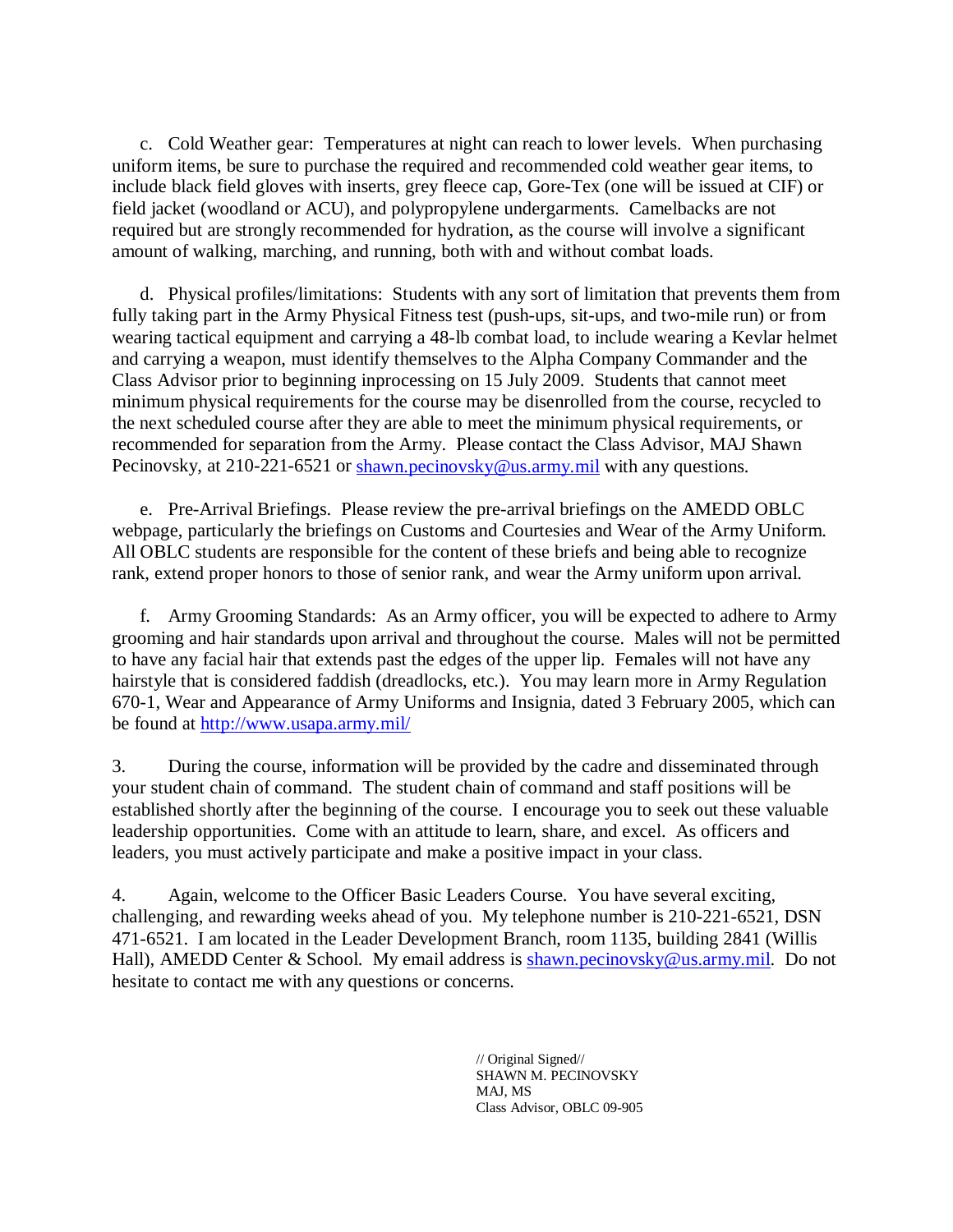## **Duty Assignment Information**

Within a few weeks of arrival at OBLC you will receive a Welcome Packet and Sponsorship Letter from your gaining unit. A sponsor is someone who will answer your questions and provide advice to help you with the transition into your new unit. When you know who your sponsor is, get in contact with him/her right away. If you do not get a Welcome Packet and Sponsorship Letter from your gaining unit within the first 3-4 weeks of OBLC, notify your OBLC nurse liaison and they will contact the hospital to track it down for you.

#### Arrival to your first duty station

Once you get settled in at OBLC you should call ahead to your new duty station and make a reservation at guest lodging (also called transient lodging or guest house) for your expected date of arrival. You will have to pay for your stay out-of-pocket but you will be authorized to have up to 10 nights reimbursed when you file your travel voucher. If you do not call early it is likely that guest lodging will be full on your expected date of arrival. In this case they will provide you with a list of off-post hotels that you can make a reservation at and still be fully reimbursed. If you stay off–post, be sure to get a "Statement of Non-Availability" from the guest lodging for filing your travel voucher.

Your unit Welcome Packet and Sponsorship Letter will likely have information on the installation check-in procedures once you arrive at your first duty station. However, you can read ahead by going to the Military One Source website [\(http://www.militaryonesource.com\)](http://www.militaryonesource.com/). Click on "Military Members, Army – Active Duty". There is information available here on a wide range of topics and may give you answers to questions you haven't even thought of yet.

Then select "Military Installations". This will take you to Military HomeFront (you can also go here directly at

[http://www.militaryinstallations.dod.mil/pls/psgprod/f?p=MI:ENTRY:3324527410017771\)](http://www.militaryinstallations.dod.mil/pls/psgprod/f?p=MI:ENTRY:3324527410017771). Enter the installation you want more information about and hit "GO".

Relocation tools are also available on the Military HomeFront page by selecting "Plan My Move" [\(http://apps.mhf.dod.mil/pls/psgprod/f?p=MHF:RELO:2450570330548391\)](http://apps.mhf.dod.mil/pls/psgprod/f?p=MHF:RELO:2450570330548391). Answer the step by step questions and it will definitely get you started.

Upon arrival to your duty station you will also need to check-in at the Department of Nursing (DON) at the hospital so that they know you have arrived safely (they will be expecting you). If you arrive on station after normal business hours, wait to check-in at the DON until the next day. Once your installation in-processing is complete (usually takes 2-3 days) you will report back to the hospital for your unit-level (hospital) in-processing (also takes about 2-3 days). The DON personnel will give you instructions on where to report to for your unit-level in-processing; it is usually at the Company.

#### Permissive TDY

In addition to the time you spend with installation and unit in-processing, you are usually given ten (10) days of Permissive Temporary Duty (PTDY) at your new installation to look for a place to live, receive your HHG from the TO, and get unpacked. This does NOT count against your regular leave. Let the DON know that you need your PTDY for house hunting when you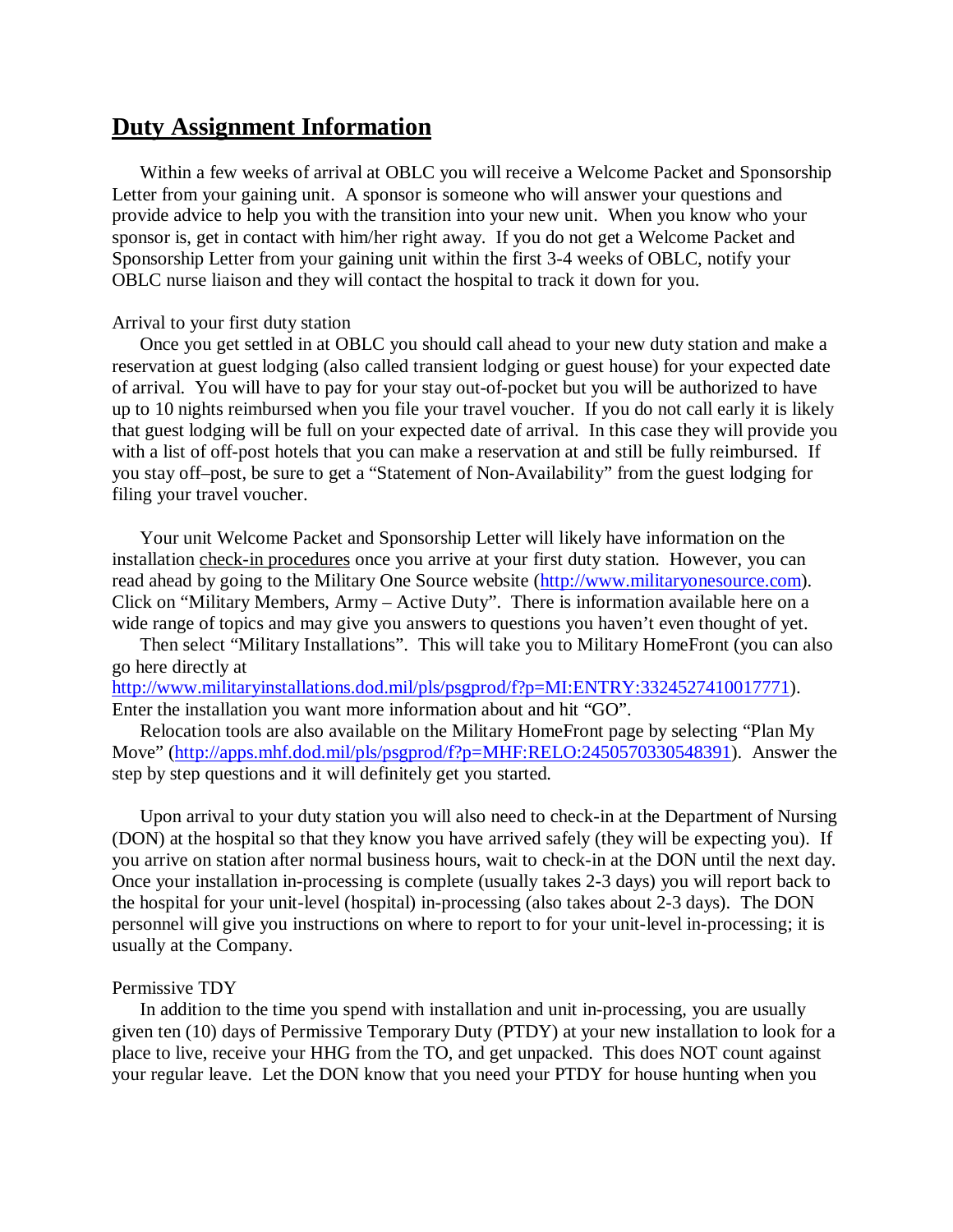check-in. You can expect that between installation and unit in-processing and PTDY, you will not be getting started on your assigned nursing ward until close to two weeks after you arrive.

Most people get started early with house hunting by internet and telephone during OBLC. It is a good idea to already have a few places lined up for viewing once you arrive at your duty station. You will likely be meeting several other 2LTs going to your same assignment and it is not uncommon to find roommates at OBLC.

#### OCONUS (Outside Continental US)

For those of you going OCONUS, your arrival, in-processing, and house-hunting will be different than noted above for the stateside Lieutenants. See the document provided for specific details. Your sponsor will help you with answers to your questions.

## **Deployments (Section F)**

Many new officers would like to deploy as soon as they come on active duty. The Army Nurse Corps has determined that novice nurses that enter the military require additional clinical training before providing care in a combat environment. This was evident when new graduates were deployed early on in Operations Iraqi Freedom and we not fully prepared for the experience.

No 2LT Nurse graduating from ROTC will deploy during their first year on active duty. This is the time that you will be developing the essential clinical and leadership skills you will need to provide care in any environment. This is your opportunity to take additional courses such as Advanced Cardiac Life Support (ACLS), Pediatric Advanced Life Support (PALS), Trauma Nursing Core Course (TNCC), and others. This is also your opportunity to cross train into other areas for additional skills and to determine if you would like to specialize. Once you complete the clinical training period, you will be better equipped to provide care in the deployed environment and have the additional leadership tools that you will need to face the unique challenges of deployments.

There are several ways that nurses can be deployed. The first is assignment to a unit in Forces Command (FORSCOM). This means that your unit is deployable such as a Combat Support Hospital or Forward Surgical Team. You are assigned to this unit and will do all administrative duties (APFT, leave forms, process evaluations) from the FORSCOM unit. You will also work in the local Military Treatment Facility (MTF). Basically you will spend most of your time in the MTF with some training or field exercise with the FORSCOM unit each month. When the unit deploys, most likely you will also deploy for the entire length of the deployment.

The second opportunity to deploy is through PROFIS (Professional Officer Filler System). This where you are assigned to a MTF (Medical Center or MEDDAC) and are on a PROFIS list. You may complete some training and field exercises with your assigned PROFIS unit but you are borrowed manpower. If this unit or another unit deploys that requires nurses, they will go to the PROFIS list and pull nurses from the MTF to deploy. Most of the deployments are limited to 180 days as described in the following ALARACT.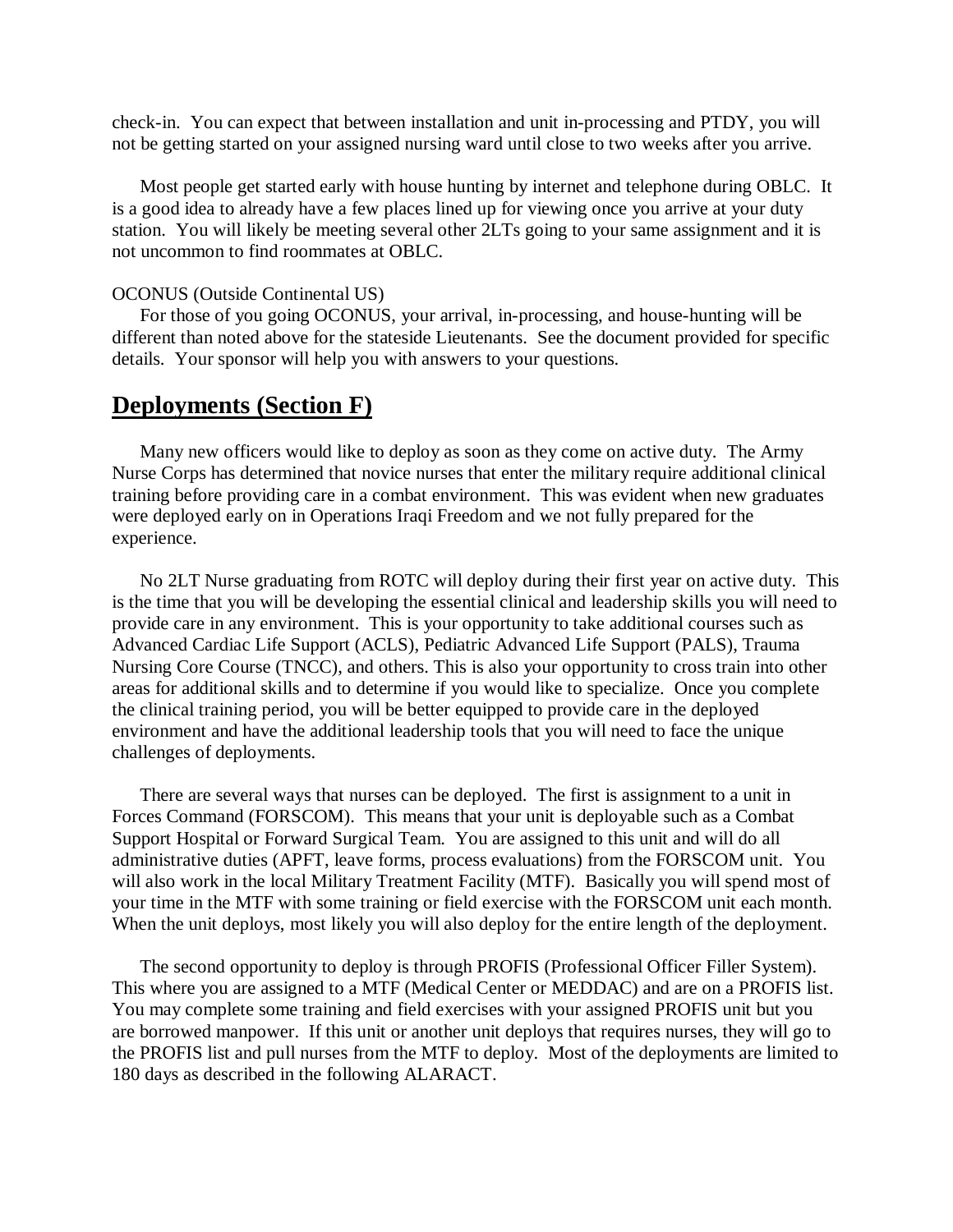As you progress in rank and experience, other opportunities for field/deployment experience are available. There are MIT (Military Transition Teams), division nurse slots, and opportunities with Special Operations.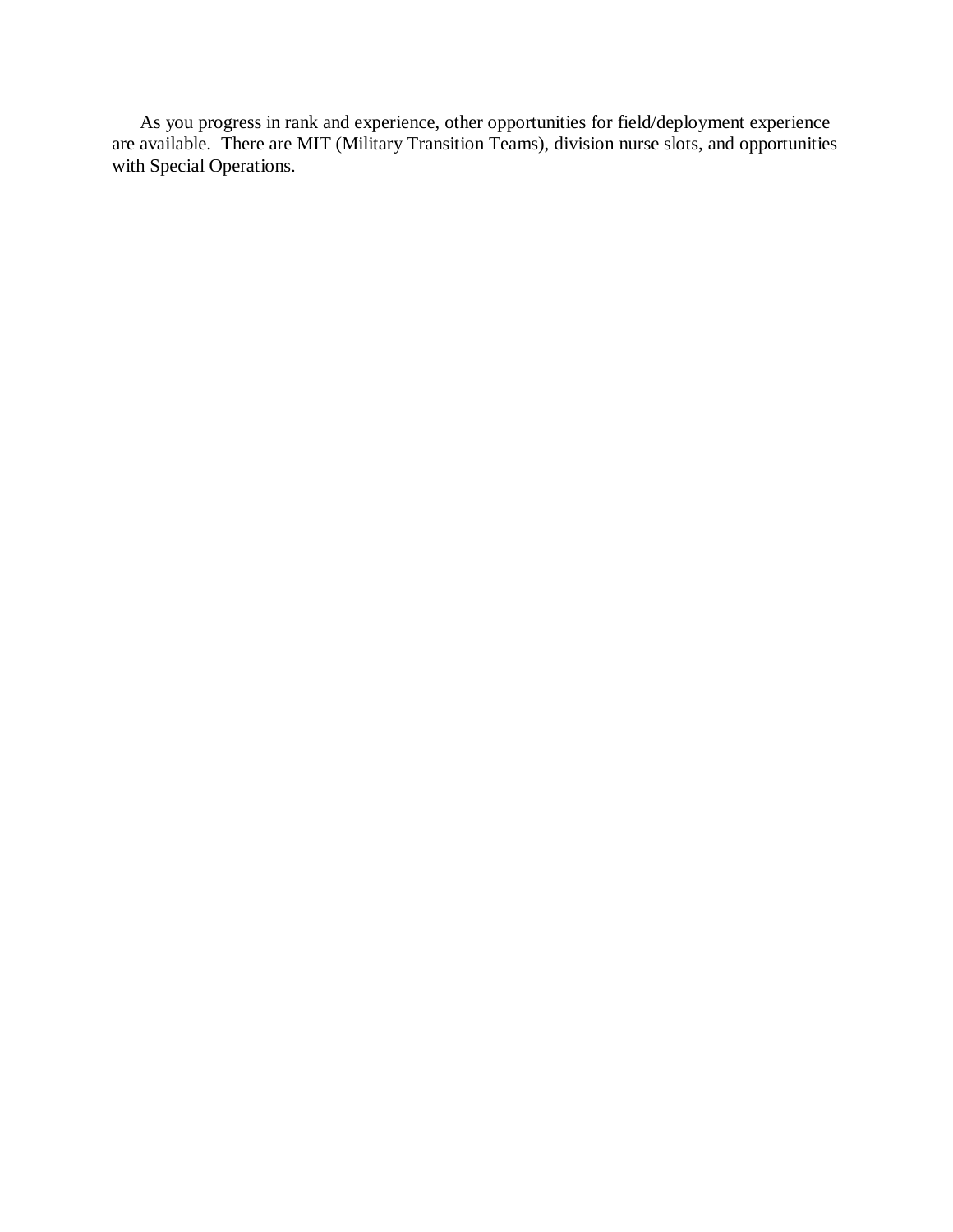#### ALARACT 005/2008 (AMHS 2005 10.22.1.1)

#### UNCLASSIFIED// <NULL>

Subject: ALARACT 005/2008 Originator: ALARACT RELEASE AUTHORITY(UC) DTG: 151845Z Jan 08 Precedence: IMMEDIATE DAC: General To: AL ALARACT(UC), ALARACT

UNCLASSIFIED//

THIS MESSAGE HAS BEEN SENT BY THE PENTAGON TELECOMMUNICATIONS CENTER ON BEHALF OF DA WASHINGTON DC//DASG-HR//DAMO-DASG//

THIS ALARACT MESSAGE IS BEING SENT OUT ON BEHALF OF THE ACTING SURGEON GENERAL.

SUBJECT: 180-DAY PROFESSIONAL FILLER SYSTEM (PROFIS) DEPLOYMENT POLICY ISO OIF/OEF

REF/A/(U) PERSONNEL POLICY GUIDANCE OF OPERATIONS IRAQI FREEDOM (OIF), ENDURING FREEDOM (OEF) AND NOBLE EAGLE (ONE)// REF/B/18JUN04/(U)ALARACT MESSAGE 108: THE 180-DAY ARMY MEDICAL DEPARTMENT (AMEDD) PROFESSIONAL FILLER SYSTEM (PROFIS)/INDIVIDUAL AUGMENTEE (IA) POLICY// RED/C/22FEB05/(U)ADDENDUM TO ALARACT MESSAGE 108 - THE 180-DAY AMEDD PROFIS/IA POLICY// REF/D/22AUG06/(U)MILPER MESSAGE 06-232/ACTIVE ARMY (AA) STOP LOSS / STOP MOVEMENT (SL/SM) POLICY// REF/E/16JAN07/(U)ALARACT MESSAGE: NOTIFICATION OF LIMITED CHANGE TO CURRENT ACTIVE ARMY UNIT STOP LOSS/STOP MOVEMENT (SL/SM) POLICY// REF/F/02OCT03/(U)ARMY MEDICAL DEPARTMENT RESERVE COMPONENTS 90-DAY ROTATION POLICY//

1. (U) MEDCOM PROFIS/IA SOLDIERS (COMPO 1) ASSIGNED TO ECHELONS ABOVE BRIGADE (EAB) UNITS DEPLOYED IN THE CENTCOM AOR IN SUPPORT OF OIF/OEF ARE EXPERIENCING SKILL DEGRADATION, COMPASSION FATIGUE, AND RETENTION ISSUES. 1.A. (U) THIS POLICY APPLIES TO ALL COMPO 1 MEDICAL CORPS (MC), DENTAL CORPS (DC) AND NURSE CORPS (AN) SPECIALTIES SERVING IN PROFIS ASSIGNMENTS OR MEDICAL AUGMENTEE ASSIGNMENTS WITH EAB UNITS, LEVEL 3 MEDICAL TREATMENT FACILITIES (MTF) AND FORWARD SURGICAL TEAMS (FST) WHO DEPLOY AFTER 08 JAN 08. 1.B. (U) THIS POLICY DOES NOT CHANGE THE AMEDD RESERVE COMPONENTS 90-DAY ROTATION POLICY DTD 02 OCT 03. 1.C. (U) THIS POLICY DOES NOT CHANGE THE AMEDD POLICY TO ALLOW THE DEPLOYMENT OF ARMY GRADUATE MEDICAL EDUCATION (GME) PROGRAM DIRECTORS (MC ONLY) FOR 90 DAYS IAW ADDENDUM TO ALARACT MESSAGE 108 DTD 22 FEB 05. 1.D. (U) COMMANDERS AND ALL DEPUTY COMMANDERS WILL REMAIN DEPLOYED WITH THEIR RESPECTIVE UNIT FOR THE DURATION OF THE UNIT'S DEPLOYMENT. 1.E. (U) THIS POLICY WILL MITIGATE DEGRADATION OF COMPLEX SKILLS NOT PRACTICED IN A COMBAT THEATER FOR ALL MEDICAL, DENTAL, AND NURSING HEALTHCARE PROFESSIONALS. IT WILL REDUCE COMPASSION FATIGUE, PROMOTE RETENTION AND ENHANCE READINESS TO THE OPERATIONAL FORCE. IT WILL ENSURE THAT PROVIDERS EXPERIENCE A DECREASE IN COMPASSION FATIGUE RESULTING FROM THE INTENSE LEVELS OF CARE PRACTICED IN THEATER WHICH RIVAL THE BUSIEST NONCOMBAT TRAUMA CENTERS IN THE WORLD. IT WILL ALLOW THE ARMY MEDICAL DEPARTMENT TO MEET BOTH THE COMBAT HEALTH SUPPORT (CHS) TO THE OPERATIONAL FORCE AND DEFINITIVE CARE OF AMEDD BENEFICIARIES IN FIXED MEDICAL TREATMENT FACILITIES. BY ESTABLISHING A ROTATIONAL BALANCE FROM TDA TO TOE IT WILL OPTIMALLY SUPPORT THE HEALTH CARE DELIVERY SYSTEM AND DEEPEN THE BENCH OF GO-TO-WAR SPECIALTIES. BY REDUCING THE LENGTH OF DEPLOYMENT WE MINIMIZE SKILL DEGRADATION AND ENSURE THAT OUR WOUNDED SOLDIERS CONTINUE TO RECEIVE THE HIGH LEVEL OF CARE THAT HAS RESULTED IN THE HIGHEST SURVIVAL RATE FOR WOUNDED SOLDIERS IN THE HISTORY OF WARFARE.

1.F. (U) PROFIS/IAS WHO ARE PROJECTED TO DEPLOY IN A TCS/TDY STATUS OR WHO WILL

http://22.22.227.49/Amhs/messagePane.asp?id=60271122&messageType=3&IoMode=0&... 1/15/2008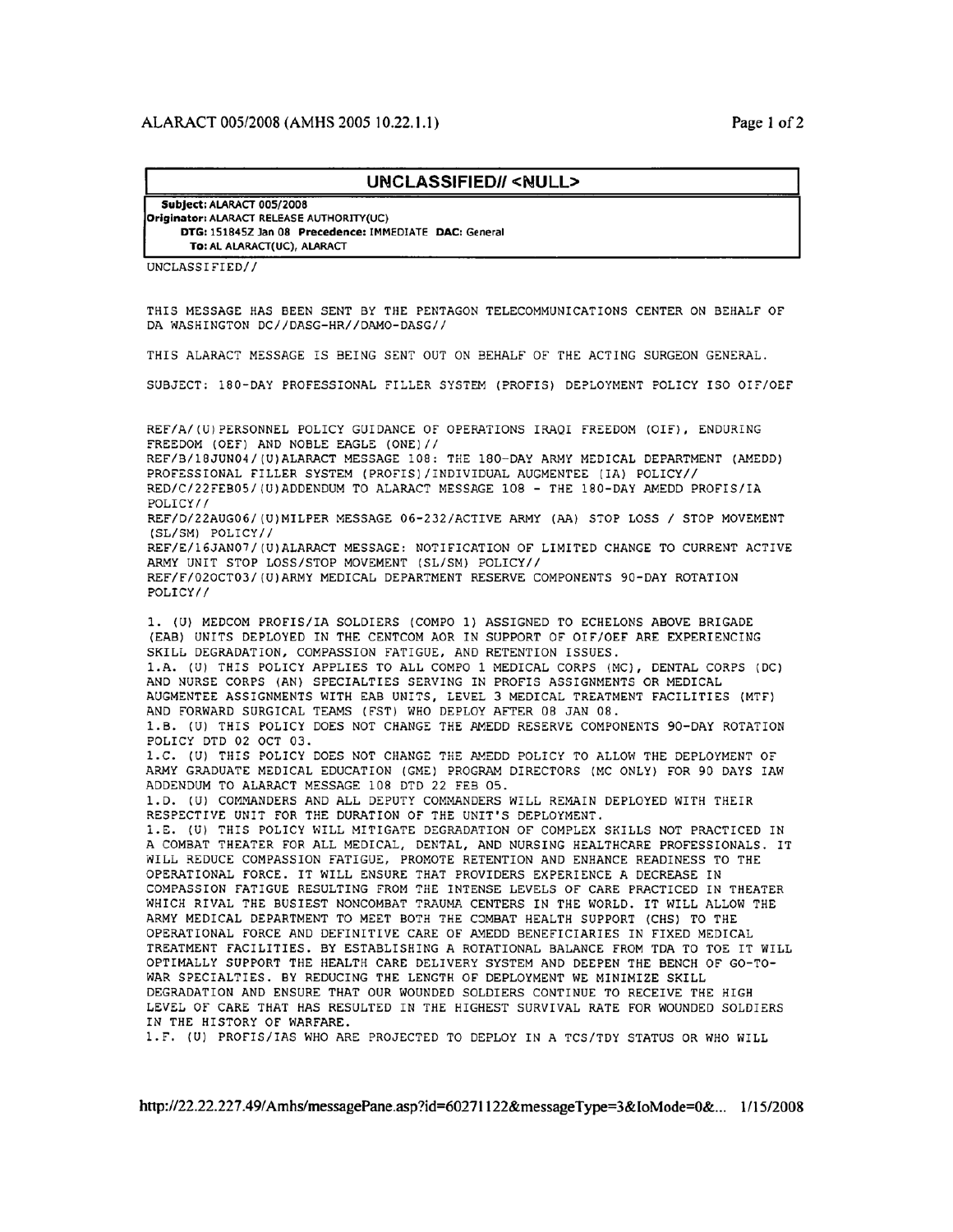DEPLOY AS REPLACEMENTS WITH OIF OR OEF UNITS ARE SUBJECT TO STOP LOSS/STOP MOVE IAW MILPER MESSAGE 06-232 DTD 22 AUG 06 AND ALARACT MESSAGE: NOTIFICATION OF LIMITED CHANGE TO CURRENT ACTIVE ARMY UNIT STOP LOSS/STOP MOVEMENT (SL/SM) POLICY DTD 16 JAN 07.

1.G. (U) A SOLDIER SCHEDULED FOR A 180-DAY DEPLOYMENT WILL NOT BE ALLOWED TO RETURN, FOR THE PURPOSE OF TAKING A BOARD EXAMINATION, DURING THEIR DEPLOYMENT WHETHER AS A PROFIS OR AN IA. EVERY EFFORT SHOULD BE MADE TO SCHEDULE A PROVIDER'S DEPLOYMENT SO THAT IT DOES NOT INTERFERE WITH TAKING THE BOARD EXAMINATION.

2. (U) CDR MEDCOM WILL PROVIDE NOTIFICATION TO INDIVIDUAL REPLACEMENTS NLT 30 DAYS PRIOR TO DEPLOYMENT. THEY WILL BE REPLACED AT/AROUND 180 DAYS IN ORDER TO MAINTAIN CLINICAL PROFICIENCY AND BOARD CERTIFICATION.

3. (U) WITH THE EXCEPTION OF EUROPE REGIONAL MEDICAL COMMAND (ERMC), ALL INDIVIDUAL REPLACEMENTS WILL REPORT TO THE CRC AT FORT BENNING, GA IAW COORDINATION INSTRUCTIONS IN AMEDD RESOURCE TASKING SYSTEM (ARTS). 3.A. (U) ERMC INDIVIDUAL REPLACEMENTS WILL BE PROCESSED THROUGH USAREUR REPLACEMENT CENTERS AS REQUIRED. 3.B. (U) REDEPLOYING PERSONNEL WITH LESS THAN 90 DAYS REMAINING PCS/ETS MAY BE STABILIZED 90 DAYS, UNLESS VOLUNTARILY WAIVED.

4. (U) POC: MAJ JACOB, COM: 210-221-7265, DSN: 471-7265, JACOB.GIN@AMEDD.ARMY.MIL.

5. (U) EXPIRATION DATE CANNOT BE DETERMINED.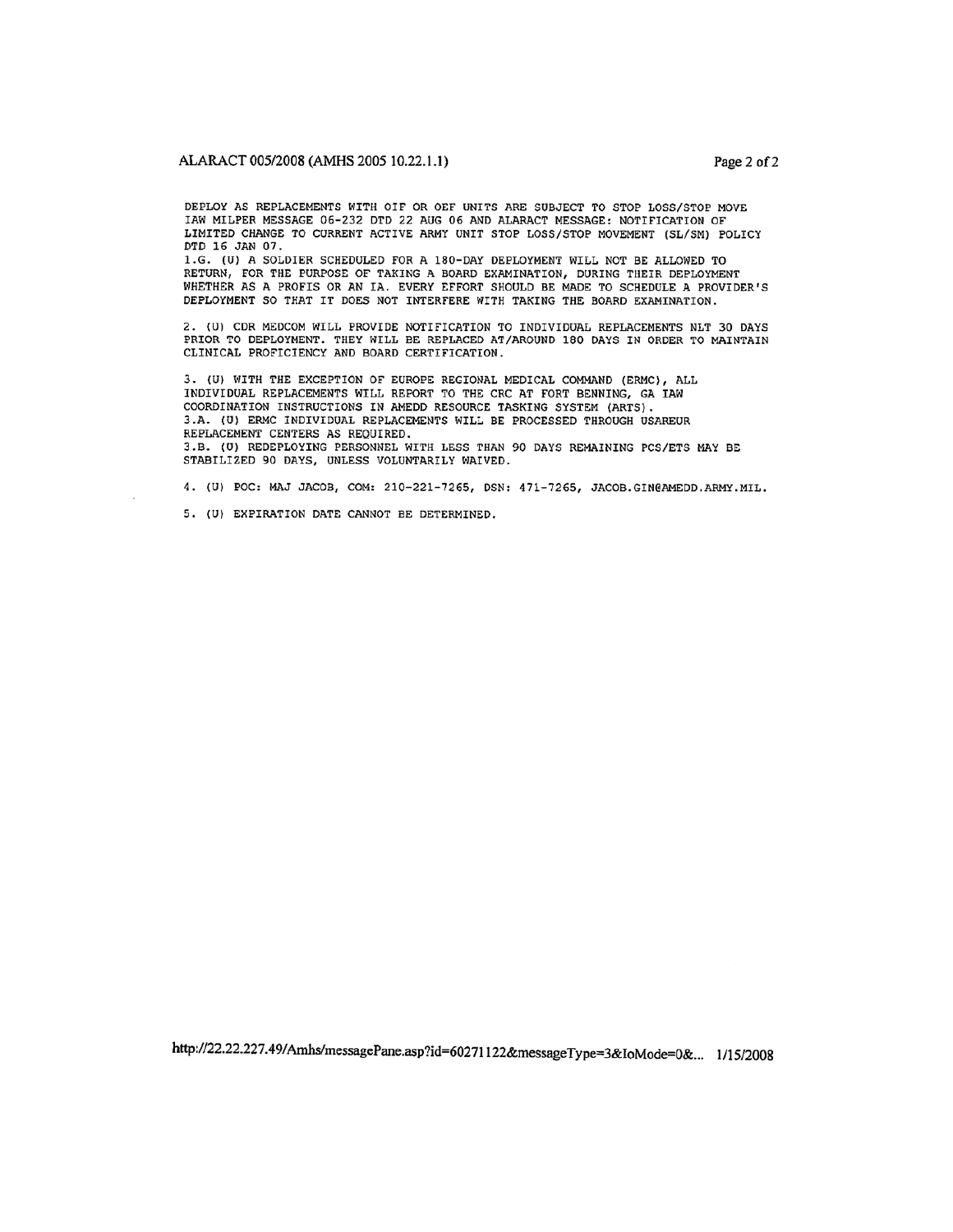## **Continuing Education (Section G)**

## **Specialty Courses**

Earning your BSN is an achievement for which you can be proud. Since nursing is a dynamic profession, your skills and professional knowledge must be constantly updated. The Army Nurse Corps is committed to providing opportunities that will enhance your abilities, interests, and knowledge. As an Army Nurse, you may apply for specialty courses such as:

**66H8A: Critical Care Nursing**: This 16-week course prepares nurses to take care of critically ill patients in a variety of critical care settings. Course content includes the necessary knowledge and clinical skills, teaching techniques, and the principles of management of the critical care setting. This course is offered at Brooke Army Medical Center (BAMC), Walter Reed Army Medical Center (WRAMC), and Madigan Army Medical Center (MAMC).

**66HM5: Emergency Nursing Course**: This 16-week course prepares nurses to function as entry-level emergency nurses. The course will focus on responsibilities, nursing care, teaching role, principles and techniques of staff supervision and management of patients across the life span in an emergency setting. Portions of this course are jointly instructed with the Critical Care Nursing Course. This course is offered at BAMC and MAMC.

**66E: Preoperative Nursing**: This 16-week course will prepare you to function as first-level staff nurses in the operating room (OR). It also focuses on the OR nurse's responsibilities in the preparation and sterilization of supplies/equipment; special fields of surgery; and the principles and techniques of management of the operating room. This course is offered at BAMC, WRAMC, and MAMC.

**66G: Obstetrical and Gynecological Nursing**: This 16-week course is designed to provide the necessary knowledge and clinical skills to deliver inpatient and ambulatory nursing care to pregnant women, newborn infants and patients with gynecological problems. This course is offered at Tripler Army Medical Center (TAMC).

**66C: Psychiatric & Mental Health Nursing**: This 22-week course will prepare you with the necessary knowledge and clinical skills to deliver care and treatment to psychiatric patients. This course is offered at WRAMC.

**66B: Public Health Nursing:** The 9-week Principles of Military Preventive Medicine course is designed to provide the entry-level skills and knowledge in preventive medicine specialty areas. Content includes community health practices, communicable and infectious diseases, epidemiology, statistics, medical entomology, industrial hygiene, health physics, sanitary engineering, and environmental science as well as various specialty modules. This course is offered at the AMEDD Center and School in San Antonio, TX.

Each new nurse will typically begin their career on a Medical-Surgical unit, to gain basic nursing skills and experience. If you receive a specialty course guarantee and want to take advantage of it, requests must be submitted to HRC-ANC Branch no earlier than six months on active duty following your OBLC start date and no later than 12 months of accession on active duty date. If you miss the window of opportunity, you may submit an active duty application. It is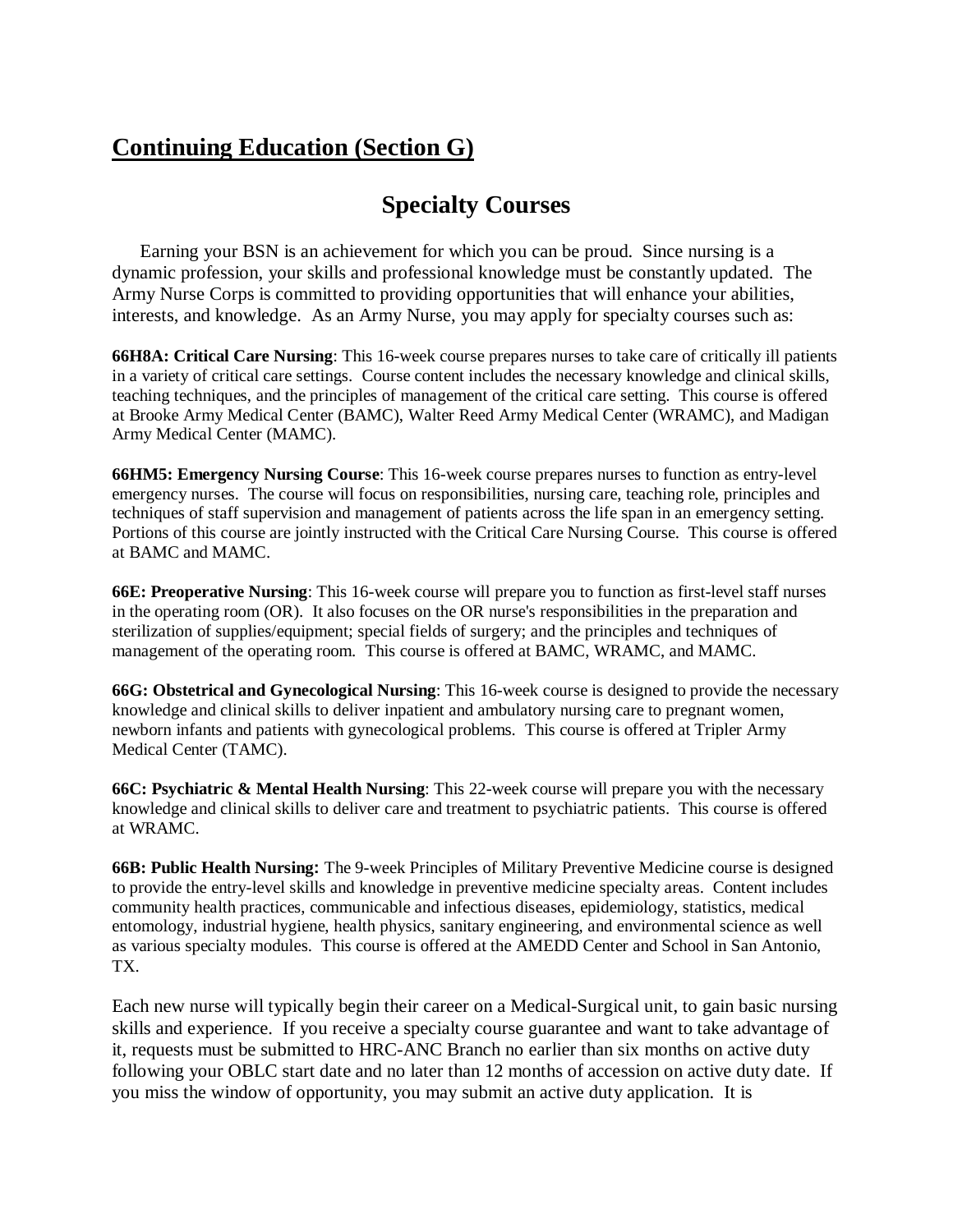recommended that you spend some time researching these fields and shadow another nurse currently working in that area to ensure that the specialty you choose is the right one for you.

## **Long Term Health Education and Training**

In addition to the specialty courses listed, Army Nurse Corps officers can apply for a graduate education program of their choice through the Long Term Health Education and Training (LTHET) program.

Army Nurse Corps officers interested in furthering their professional education may apply for selection to attend Long Term Health Education and Training (LTHET) graduate programs. If selected by the LTHET Board and qualified academically for admission, AN officers will be given the opportunity to be fully funded to attend graduate school as full-time students. All officers attending LTHET will receive all pay and benefits while in school, regardless of the program.

The following is a list of all currently accepted graduate nursing degrees along with their ADSO for participating in the LTHET program. If accepted to the Anesthesia Nursing program, the applicant must attend the Army sponsored program at either the AMEDD Human Resource Command, Army Nurse Corps (ANC) Branch Center and School in San Antonio, or the Uniformed Services University of Health Sciences (USUHS) in Bethesda, MD. All Nurse Practitioner applicants will attend USUHS.

| Specialty                                     | Length of Program | <b>ADSO</b>           |
|-----------------------------------------------|-------------------|-----------------------|
| DNP (CRNA Only)                               | 18 months         | $3.5$ years           |
| <b>Critical Care CNS</b>                      | 21 months         | 4 years               |
| Emergency/Trauma CNS                          | 21 months         | $ 4 \text{ years} $   |
| Maternal Child CNS                            | 21 months         | 4 years               |
| Medical Surgical CNS                          | 21 months         | $4$ years             |
| Nursing Informatics                           | 21 months         | $ 4 \text{ years} $   |
| Nursing Education                             | 21 months         | 4 years               |
| Psychiatric/Mental Health Nurse Practitioner* | 24 months         | $ 4 \text{ years} $   |
| Midwifery                                     | 24 months         | 4 years               |
| Public Health/Community Health                | 24 months         | $4$ years             |
| Family Nurse Practitioner*                    | 24 months         | 4 years               |
| Perioperative CNS*                            | 24 months         | $4$ years             |
| Baylor Health and Business Administration     | 24 months         | 4 years               |
| Anesthesia Nursing**                          | 30 months         | $ 4.5 \text{ years} $ |
| Ph.D. Nursing                                 | 36 months         | $5$ years             |
| Ph.D. Sciences (CRNAs Only)                   | 48 months         | $6$ years             |

• Officers selected for this specialty will be directed to graduate program located at Uniformed Services University of Health Sciences (USUHS).

\*\* Eligible Anesthesia programs are USAGPAN and USUHS.